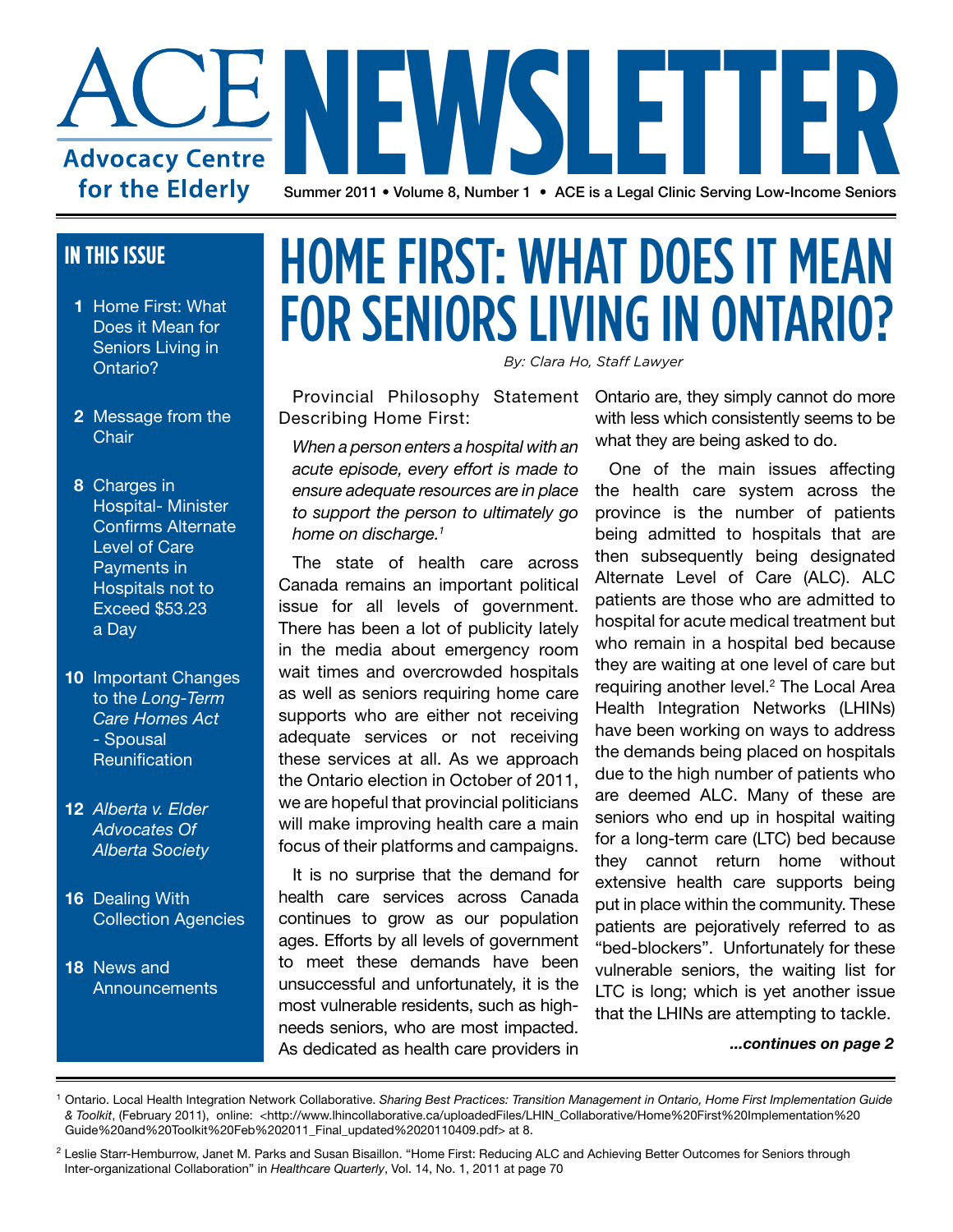## MESSAGE FROM THE CHAIR

*By: Timothy M. Banks, Chair, Board of Directors*

As Chair of the Board of Directors of ACE, I have the honour of participating in the governance of one of Ontario's community legal clinics. These legal clinics provide amazing value for money. They provide legal services for individuals who would otherwise go without legal representation by a qualified lawyer. They are also a source of deep knowledge about poverty law issues. Clinic lawyers don't simply provide individual services, they see recurring patterns and themes that may go unnoticed. If listened to, they can bring practical know-how to public policy and law reform.

With more than a quarter century of service to Ontario's seniors, ACE has developed an unparalleled depth of knowledge of the poverty law issues that seniors living in the province face. Throughout its history, ACE's principal funder has been Legal Aid Ontario and its predecessors. Through this support, ACE has been able to deliver individual advice and representation as well as advocate for public policy and law reform. Among some of the issues at the forefront of ACE's policy and law reform activities are: (1) Responding to the consultation on fire safety for

vulnerable residents in Ontario being conducted by the Ministry of Community and Correctional Services; (2) Responding to the first set of proposed regulations under the new Retirement Homes Act, 2010; and (3) Responding to hospital discharge practices and fee policies.

We would like to do more! Please show your support for the work of ACE and Ontario's other community legal clinics. The upcoming provincial election in October 2011 is an opportunity for you to let the MPP candidates in your communities know how important legal clinics are to Ontarians. Consider getting involved and bringing the issue community legal clinics and Legal Aid Ontario to the attention of Ontario's politicians by contacting the offices of your local MPP candidates. Let them know that you support the work of ACE and community legal clinics in Ontario.

If you can afford to do so, we would also appreciate you considering a donation to ACE. ACE is a registered charity and issues tax receipts for donations of \$10.00 or more. Please see our website or call us for more information on giving.

### HOME FIRST*...continued from page 1*

As a result of the number of ALC patients in hospital and the insufficient numbers of LTC beds in various communities to meet patient demand, reducing the number of ALC patients occupying hospital beds has become a provincial priority. At the same time, LHINs and Community Care Access Centres (CCAC's) across the province are also taking measures to divert patients from applying for LTC while they are in hospital with the objective of reserving beds in LTC homes for the most vulnerable seniors and reducing the waiting lists. Just who exactly are the "most vulnerable seniors", however, is unclear. Based on the telephone calls we receive at ACE from family members of seniors from across the province who have been admitted to hospitals, the bar for determining which seniors can or cannot

return home with the necessary home care supports in the community has been set rather high. To further complicate matters, which home care supports are available to high-needs seniors and the extent of these supports seems to vary from one community to the next. The "Home First Philosophy" was created by the province and the LHINs as a way of addressing these important issues.

There is much confusion, however, as to what Home First actually is and how its implementation will impact seniors living in Ontario. In particular, seniors who have been admitted to hospital as a result of an acute care episode and their family members may have already encountered Home First directly and many of them may not even realize it. While it may be the case that some seniors in hospital who qualify for LTC from hospital can and do want to return home, the question becomes just what services are available for these patients once they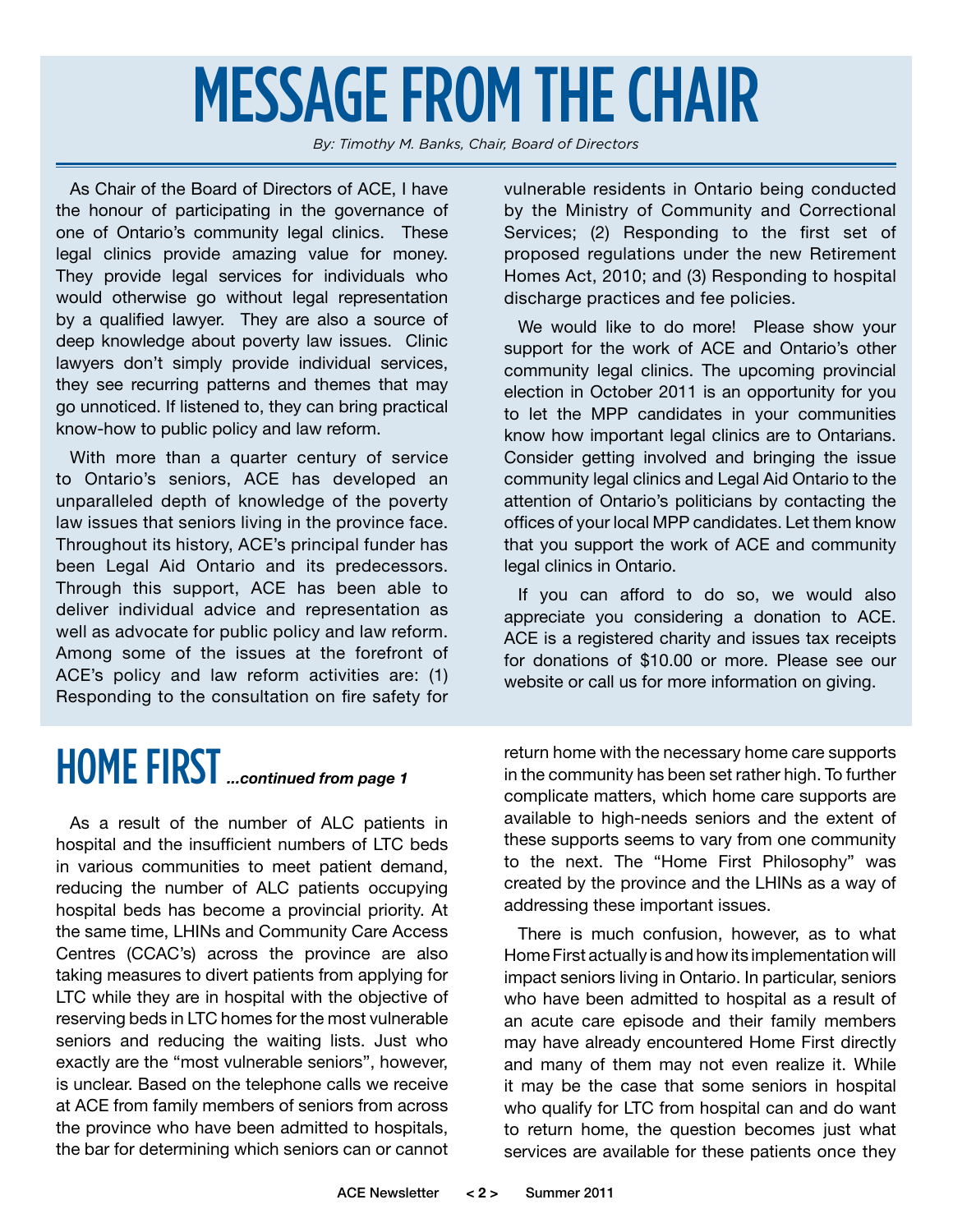return home? As well, the Home First approach applies specifically to high needs seniors no longer requiring acute care at a hospital and focuses on helping these patients get the supports they need so that they can go home instead of to LTC. ACE's concern, however, and the experience of some seniors who contact our office is that they have difficulty applying for and readily accessing these services. The extensive health care services that these high needs seniors are promised are not being provided by CCACs or community services agencies as neither have the resources to do so. In some cases, those seniors who return home to wait for a LTC bed require these services for a period of time that is not sustainable again due to limited resources.

What exactly is "Home First" and how is it changing our health care system? In this article, we will provide some information about the LHIN structure; we will explore the Home First philosophy and its implementation across the province by the Ministry of Health and Long-Term Care ("Ministry") through the LHINs; and we will provide a critique based on the experience of ACE as to how Home First is affecting the seniors we serve. The information in this article will hopefully shed some light on what Home First is and the implications of this system-wide philosophy for seniors living in Ontario.

#### **About LHINs**

Each of the fourteen (14) LHINs across Ontario is responsible for the planning, funding and managing of health services in their respective communities. First created in April 2006, the LHINs gain their authority from the *Local Health System Integration Act*, 2006 (LHSIA) which received Royal Assent on March 28, 2006. LHINs are responsible for programs and services including: public and private hospitals; CCACs; community support service organizations; mental health and addiction agencies; Community Health Centres (CHCs) and long-term care homes.<sup>3</sup>

The administration of health systems locally by LHINs is meant to foster community engagement and involvement. LHINs are required under the legislation to engage their communities. Each LHIN has the ability to determine what type, format or frequency of activities to engage in to achieve this objective. Further, coordinating health services at a local level means that patients should have better access to health services as the disparate needs of different communities across the province are addressed. LHINs remain accountable to the Ministry and are required to meet performance goals, standards, objectives, targets and measures as part of the agreement between them. The legislation governing the LHINs requires that they submit annual reports, including audited financial statements, to the Minister of Health and Long-Term Care ("Minister").

The LHIN Collaborative ("LHINC") is a provincial advisory structure led by a Council of LHIN and health services provider representatives. Formed in 2009, its objective is to strengthen relationships between health services providers, their associations and the LHINs. The mandate of the LHINC is to support the work of LHINs by addressing systemic issues impacting the health care system. Home First is a project of the LHINC and according to the LHINC website, it was to be completed by April of 2011.<sup>4</sup>

#### **The Home First Philosophy**

*The Home First philosophy effectively and proactively considers options for post-acute care by involving and engaging the patient and family in decision making. It requires a focus on providing the right care, at the right time, in the right setting and at the right cost to ensure successful transition back to the home/community setting.*<sup>5</sup> 

In September 2008, the Halton Healthcare Services (HHS), a community hospital in the Mississauga-Halton (MH) LHIN experienced a doubling of the number of ALC days from the year before. HHS received a "crisis designation" for four weeks. Although there was no legislative authority to do so at the time, where lack of beds reached a critical point, hospitals would be designated as "crisis", allowing ALC patients to be placed in LTC on a crisis basis, ahead of most other applicants.

<sup>3</sup> Ontario. Ministry of Health and Long-Term Care, *Local Health Integration Networks*, online: <http://www.health.gov.on.ca/transformation/lhin/lhin\_ accoutab.html>.

<sup>4</sup> Ontario. Local Health Integration Network Collaborative (LHINC), *Sharing Best Practices: Transition Management – "Home First"*, online: <http://www. lhincollaborative.ca/Page.aspx?id=1902&ekmensel=e2f22c9a\_72\_546\_1902\_3>.

<sup>5</sup> *Guide & Toolkit, Supra,* note 1 at 4.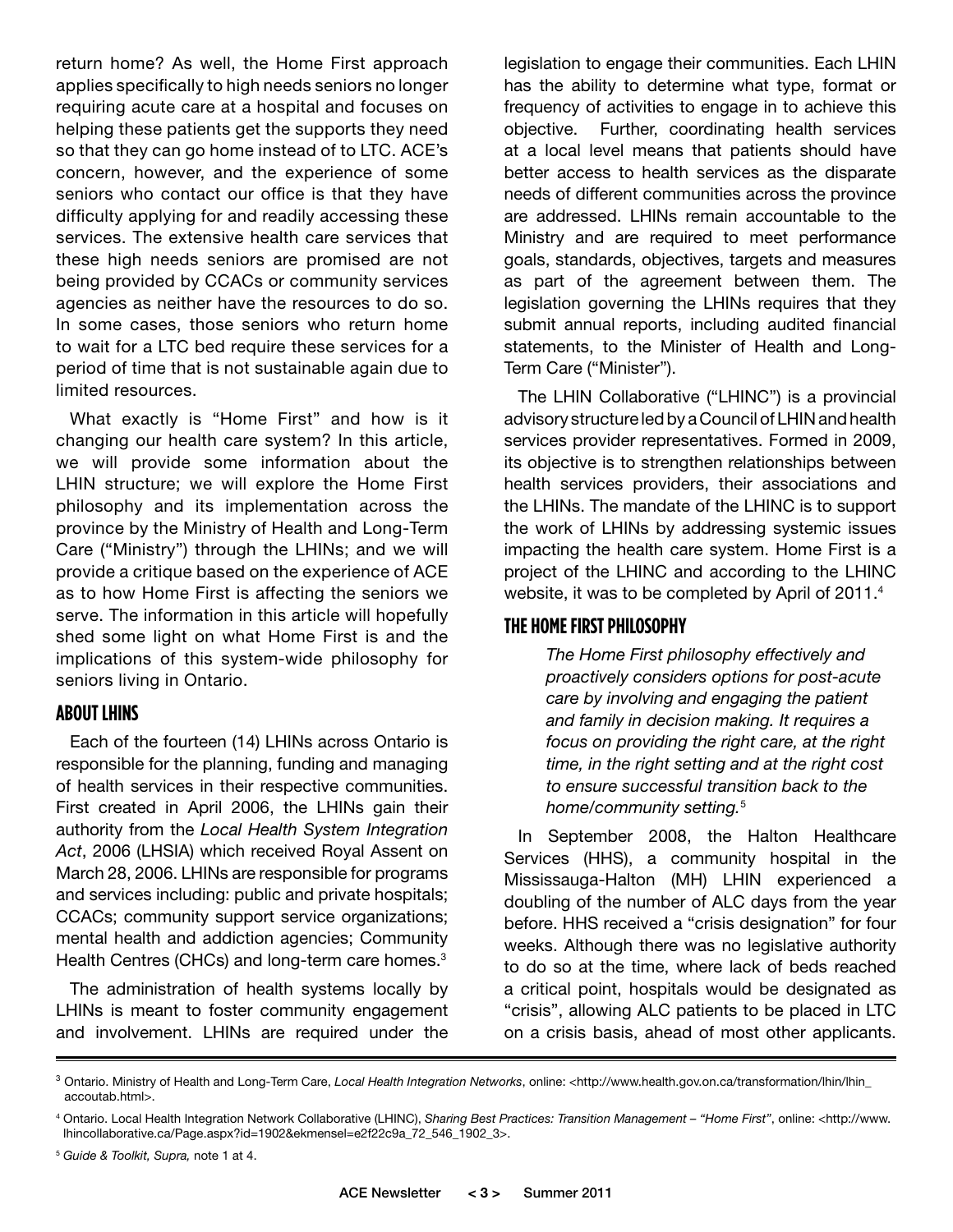This is now allowed under the regulations to the *Long-Term Care Homes Act,* 2007.6 As a result, the HHS decided to partner with the MH LHIN and MH CCAC to create Home First.<sup>7</sup> The main focus of Home First seems to be the phrase: "… providing the right care, at the right time, in the right setting and at the right cost to ensure successful transition back to the home/community setting."8

In February 2011, the LHINC published a document entitled: *Sharing Best Practices: Transition Management in Ontario, Home First Implementation Guide & Toolkit*<sup>9</sup> *("Guide & Toolkit")*. This document provides information concerning the Home First philosophy and suggested implementation strategies for LHINs to consider applying in their own region. It further describes the benefits of adopting the philosophy and approach; best practices demonstrated by different LHINs across the province in adopting and implementing Home First; strategies around how the LHINs can engage health services providers (i.e. physicians, nurses, allied health professionals, the Community Care Access Centres (CCAC's), community support services workers) in adopting the philosophy and facilitating its implementation; and how the performance of Home First will be evaluated/monitored.

In an effort to understand the various Home First approaches employed by local LHINs, the LHINC was approached to develop a theme-based questionnaire that was then forwarded to all the LHINs and the CCAC's across the province. The questions focused on what kinds of activities local LHINs and CCAC's had been involved in for the purpose of implementing the Home First philosophy in their communities. Interviews were then

<sup>9</sup> *Ibid.*

conducted with each of the fourteen (14) LHINs and CCAC's to gather further information. At the end of this process, it was determined that each LHIN in Ontario was at a different stage in the planning and implementation of Home First due to the diversity and circumstances of their respective communities. The *Guide & Toolkit* was created from the information gathered by the questionnaires and the interviews.10 According to correspondence received by ACE from the LHINC, the *Guide & Toolkit*, including the suggested scripts within the document, are not meant to be prescriptive or directive but merely a resource guide and is not intended to override a health care professionals' judgment.<sup>11</sup>

Home First was developed to address two key critical issues of impact on the health care system in Ontario: (1) the increasing number of ALC patients waiting in hospital for a LTC bed; and (2) the clear shortage of LTC beds in the community due to increased patient demand. LHINs are responsible for ensuring that all the respective health services providers are committed to the Home First philosophy in order to manage and optimize patient flow through the continuum of care. In other words, identifying those patients at risk of being designated as ALC (such as high needs seniors) at the point of admission so that instead of remaining at hospital or being admitted to LTC, these patients can be discharged back to their own homes with the necessary supports.

Although the objectives and goals behind Home First are not new, the approach to the philosophy being taken by the LHINs and CCACs is. The push now is for a paradigm shift so that all of the health services providers (i.e. health professionals, CCACs, community support services partners, hospitals, LTC homes etc.) that a patient will come in contact with upon being admitted to hospital for an acute care episode make it their priority to support that patient to go home on discharge. The fact that the fourteen (14) LHINs and CCAC's met on March 26, 2011, to discuss making the philosophy a priority through an initiative to develop of common language, tools and process and outcome metrics is further proof of this new coordinated approach.12 Provincial Home First performance metrics have been developed and all LHINs and their health services providers are to adopt these metrics. Some of the outcome metrics highlighted in the *Guide & Toolkit* include, but are not limited to: percentage ALC days; Number of ALC-

<sup>6</sup> O. Reg. 79/10 at s. 171.

<sup>7</sup> "Home First", *supra* note 2 at 71.

<sup>8</sup> *Guide and Toolkit, supra* note 1 at 4.

<sup>10</sup> *Ibid*, at 5-6.

<sup>&</sup>lt;sup>11</sup> Email dated April 7, 2011, sent from Liane Fernandes, Interim Senior Director, LHIN Collaborative (LHINC) on behalf of Louise Paquette and Narendra Shah, Co-Chairs, Home First Working Group to Judith Wahl, Executive Director, Advocacy Centre for the Elderly.

<sup>&</sup>lt;sup>12</sup> Ontario. South West Community Care Access Centre. "Home First Philosophy Blooms in South West" in C*onnect with Care through Partnership,* Vol. 5, Issue 1, April 2011, online: < http://www. middlesex.ca/council/2011/may/10/C%209%20-%20CW%20 Info%20-%20May%2010%20-%20SW%20CCAC%20Partner%20 News.pdf>.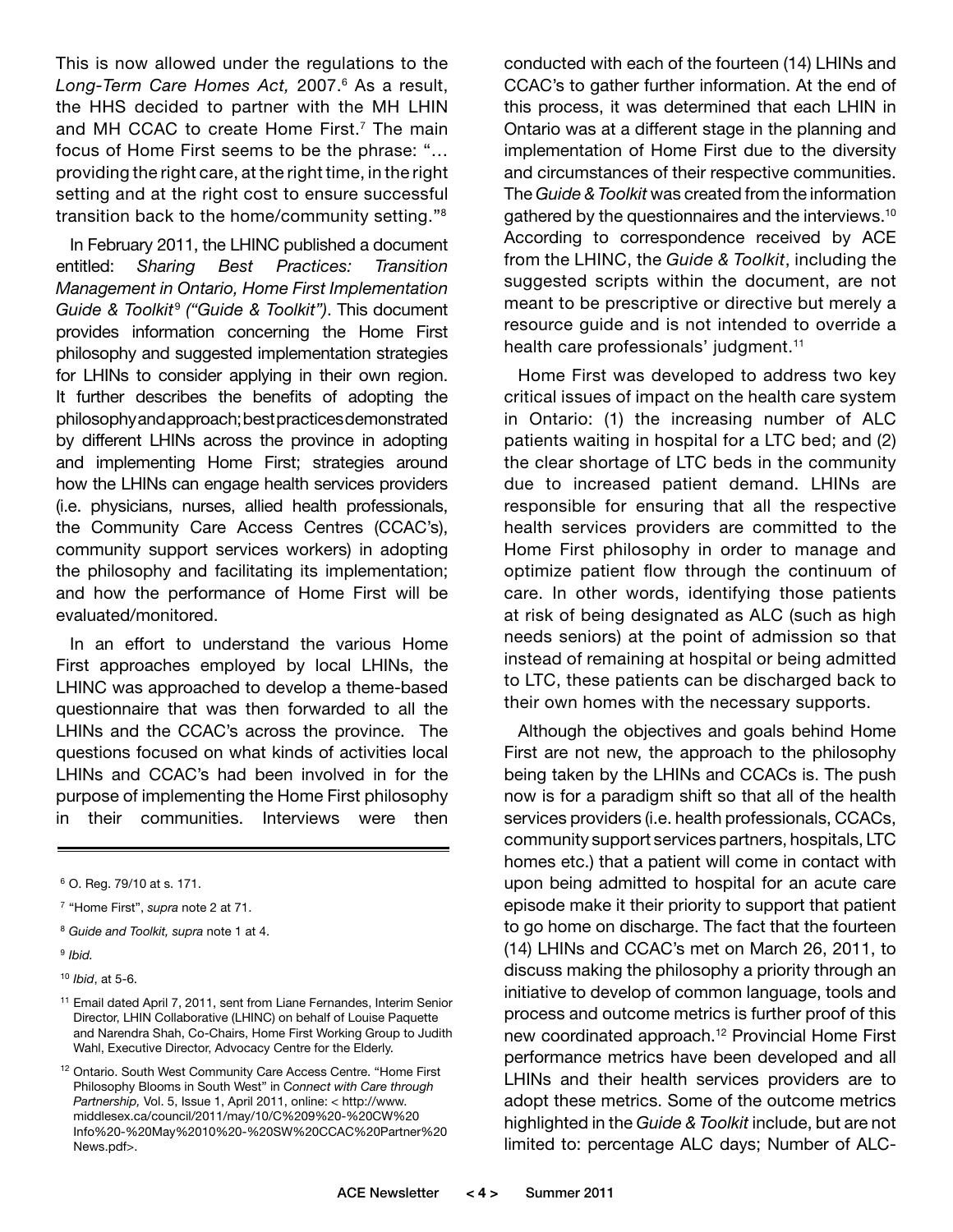

LTC days; Percent Change in LTC Waitlist (Demand for LTC); 60-day ED readmission rate.13

The *Guide & Toolkit* discusses the importance of ensuring that all of the necessary players are involved in the implementation of the Home First philosophy in order for there to be a clear paradigm shift. A main part of this has to do with addressing the resistance on the part of hospital care providers to adopt the philosophy and any approach/ procedure/protocol which supports it. According to the *Guide & Toolkit*, the resistance to the philosophy stems from the following:

> In some cases, resistance to the philosophy is grounded as an ethical dilemma where hospital care providers feel they are violating their professional oaths by sending patients who are not fully recovered home and exposing them to risk. Resistance may also come from patients and families themselves, out of concern about the quality of care that can be provided in the home or fear of emergencies occurring at home.<sup>14</sup>

This entails changing the opinion of hospital care providers so that they are in agreement with the idea that home is where patients, including high-needs seniors, should be discharged when they are ready to leave hospital by ensuring that care providers fully understand the capacity of the community care sector and CCAC to provide services to seniors who return home.

Elements required for successful implementation and sustainability of the Home First philosophy include effective leadership, monitoring and evaluation of the program, a communication and education strategy in addition to other things. These points are discussed at length in the *Guide & Toolkit*. While the document suggests the need for coordinated messaging, there is some recognition that each of the local LHINs and CCAC's are at a different stage of implementation with varying community factors to contend with.

From the perspective of the LHINs, hospitals and other health services providers, the benefits of Home First include: reduced demand for LTC beds; increased acute care bed capacity for hospitals; allowing patients to remain at home as long as possible; reducing the risk of patients contracting hospital infections; and allowing patients to obtain

<sup>13</sup> *Guide & Toolkit, supra* note 1 at 41-42.

<sup>14</sup> *Ibid,* at 36.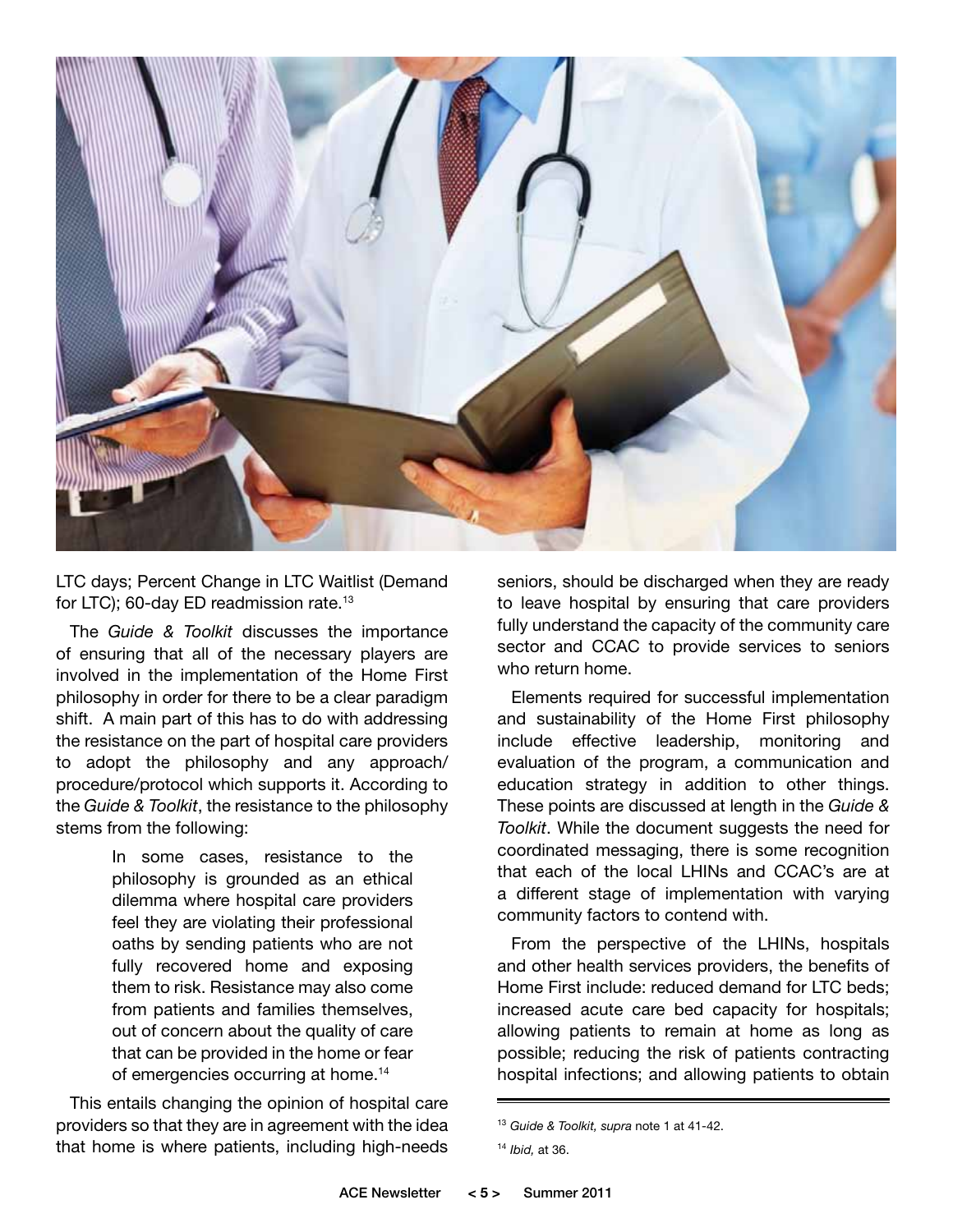optimal functioning prior to making a major life decision such as applying for LTC.<sup>15</sup> The principles upon which the philosophy statement are based is explained at page 9 of the *Guide & Toolkit*, and listed in brief below:

- Life changing decisions are better made at home
- People can choose to live at risk at home and in the community
- Institutionalized care presents risks that are not as prevalent in the home setting
- Individuals and families have a role in partnering with health care providers to care for their loved ones
- Avoid "Ageism"<sup>16</sup>

The *Guide & Toolkit* suggest that decisions such as whether to apply for LTC are best considered while a patient is at home. What it fails to mention, however, is that there is no requirement under the legislation (*Long-Term Care Homes Act*, 2007) that patients must apply for LTC from home nor does it require them to accept an "available" LTC bed when it comes up (one that was not one of their choices).



Some of the programs available at the local level through CCACs that support the implementation of Home First include: Wait at Home, Stay at Home, Enhanced End of Life, Enhanced Service Maximums, Occupational Therapy/Physiotherapy.<sup>17</sup> Eligibility for these programs will likely vary across the province. There is no information readily available as to how many additional resources LHINs in Ontario are committing to these programs in an effort to implement Home First. Further, while Home First does not have eligibility criteria, the various programs offered in support of the philosophy do and we suspect that the eligibility criteria will differ from one LHIN and CCAC to the next.18

#### **Critiquing the Home First Approach**

While in some instances patients who may otherwise qualify for LTC can and do wish to return home from hospital, provided they receive the necessary supports from CCAC, not everyone is in a position to do so. In our experience, there are some seniors in hospital who require high levels of care who may be stable enough after receiving treatment for an acute care episode to be discharged home, but the level of support that they would require at home (in some cases, twenty-four hour care or close to it) is not available either through the local CCAC. Because often seniors and their families have likely not discussed the possibility of going into LTC prior to being admitted to hospital as a result of an acutecare episode, they are unaware of their options. As a result of Home First, many of these seniors are dissuaded from applying for LTC, even though it may be the case that they would likely be eligible if they were to be assessed by the CCAC.

LHINs and CCAC's across Ontario that have implemented the Home First philosophy report that it is successful; if only from the perspective of seeing a reduction in ALC numbers and in the number of seniors applying for LTC. Included amongst this group is the MH LHIN and MH CCAC. While this may be true, this is not the entire picture. What has not been provided are corresponding statistics and data with respect to rates of attendance at emergency departments or readmission to hospital of high

<sup>15</sup> *Ibid,* at 4.

<sup>16</sup> *Ibid,* at 9.

<sup>17</sup> *Ibid,* at 46.

<sup>18</sup> *Ibid,* at 9.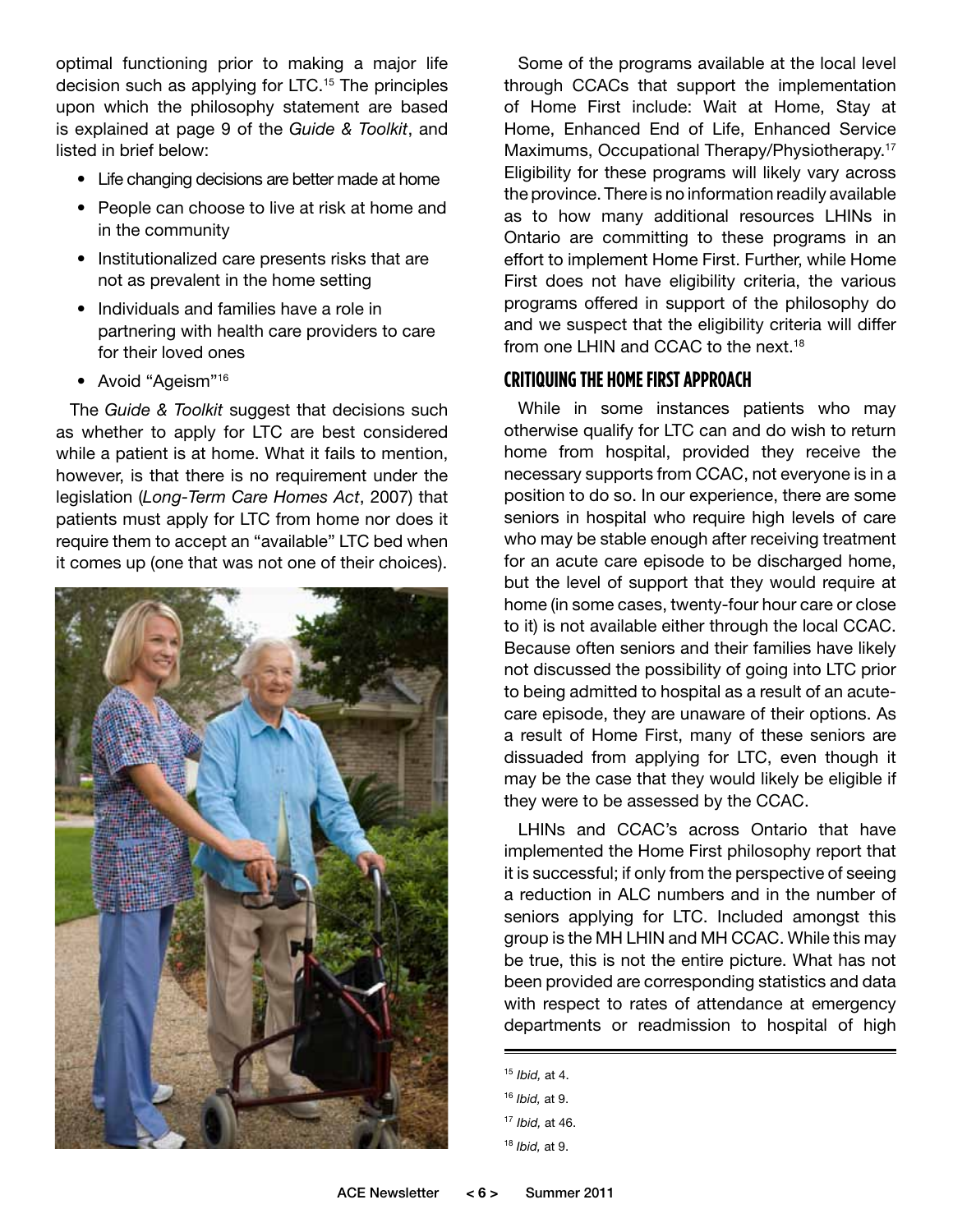

needs seniors who were discharged home on these programs following a hospital stay. Other missing information is the number of supplemental hours of care that must be provided by the patients' spouses or family members due to the lack of adequate home care hours; and the increase in funding or reallocation of resources, if any, towards enhanced care services available for seniors returning home through Wait at Home or such programs.

Some of the incorrect information that ACE has received from seniors and their family members who contact us is:

- (a) that they cannot apply for LTC from hospital and that they must return home first;
- (b) that seniors must accept an available bed at a LTC home that is not of their choosing as an interim measure so that they do not continue to occupy the acute care bed at the hospital;
- (c) that they must select short waitlist homes as one or more of their choices even if it is not where they want to go; or
- (d) that they should pay personally for accommodation and care services and move to a retirement home while they wait for a bed at a LTC home, among other things.19

Unfortunately what happens in these circumstances, particularly with respect to high needs seniors, is that partners/spouses (who themselves are seniors) and family members are left with the responsibility of providing complex health care and support when the required services are not provided or what is being provided is inadequate.

ACE's concern based on complaints we have received from seniors and their families is that the necessary resources are not in place to ensure that the enhanced levels of home care and health care services required by high needs seniors who return home is readily available and being provided. Seniors and their families are concerned about health complications that may arise as a result of not being able to get the health care and support that they need at home.

It remains to be seen whether Home First and the various programs associated with it can effectively address the critical systemic issues facing health care in our province or whether is simply a shortterm fix to the growing problem of the shortage of LTC beds in Ontario.

<sup>&</sup>lt;sup>19</sup> While most services in LTC are provided free of charge through provincial health care, all care in retirement homes is provided on a fee-for-service basis.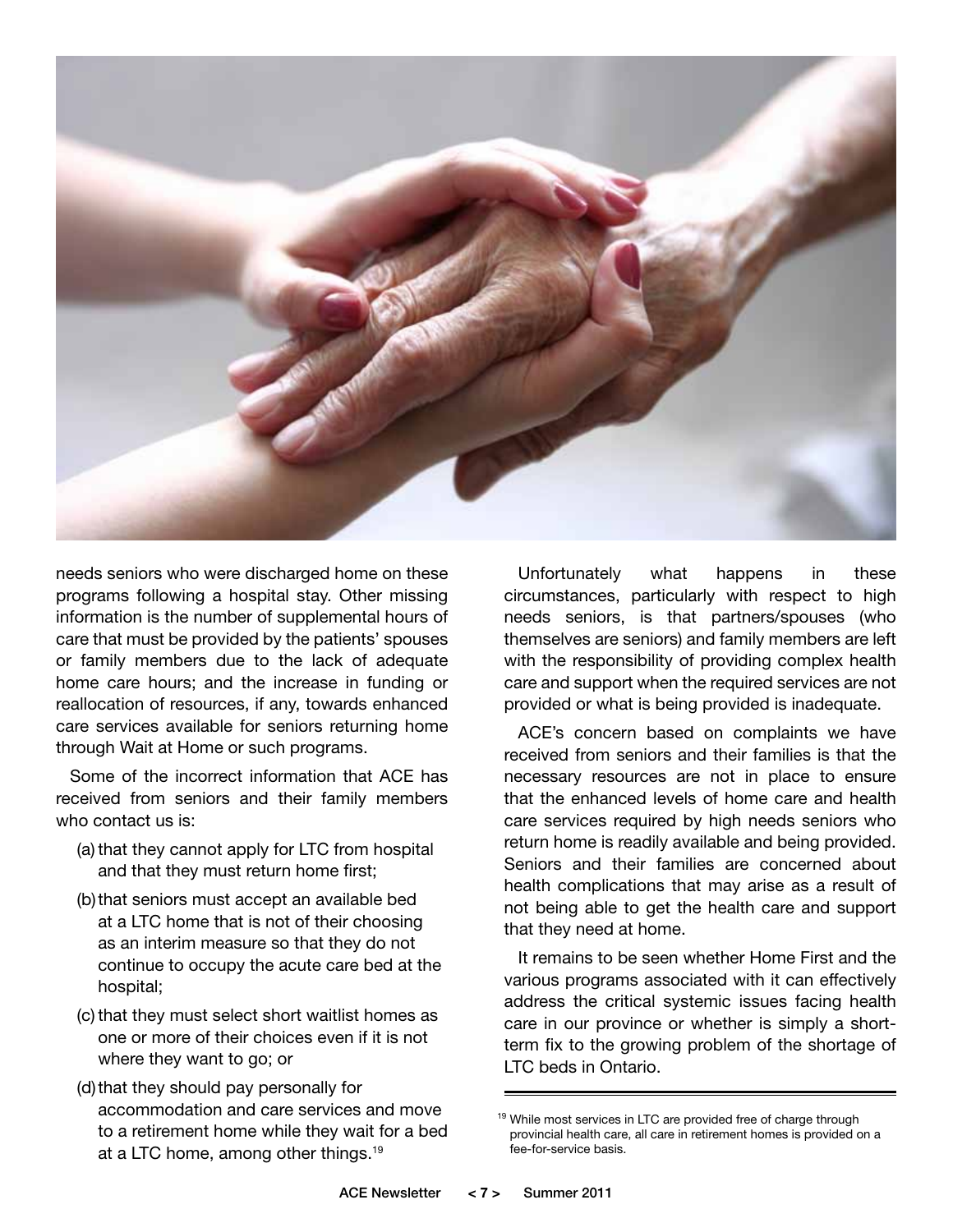### CHARGES IN HOSPITAL - MINISTER CONFIRMS ALTERNATE LEVEL OF CARE PAYMENTS IN HOSPITALS NOT TO EXCEED \$53.23 A DAY

*By: Judith Wahl, Executive Director & Staff Lawyer*

On February 23,2011, the Minister of Health and Long-Term Care ("Minister"), Hon. Deb Matthews, confirmed in the Ontario Legislature that:

> I was very clear yesterday in the House, and I will be clear again today, that it is completely unacceptable for a patient in our Ontario hospitals to be charged in excess of \$53.23 per day if they are waiting for long-term care. I am communicating with the LHINs to ensure that the hospitals are aware of this policy.

> Today I am happy to reiterate that it is completely unacceptable to charge anything in excess of \$53.23 per day for a patient who is waiting for long-term care.<sup>1</sup>

This was a welcome announcement for seniors living in Ontario. It would appear, however, that hospitals may be ignoring the Minister's announcement and may be continuing to "threaten" seniors with the high per diems in an effort to get them out of hospital. The challenge now is what will the government do to change hospital practices and what needs to be done to help seniors get appropriate care either at home in the community or in long-term care homes so that acute care beds in hospitals can be made available. This announcement is only one step in finding a solution to a very difficult problem.

#### **WHAT IS THE PROBLEM THAT THIS ANNOUNCEMENT WAS MEANT TO ADDRESS?**

ACE regularly receives calls about the issue of hospitals trying to discharge seniors to the community in order to free up a bed. A senior, who is in hospital and no longer requires acute care or their family will contact ACE to ask what are the senior's rights with respect to applying for long-term care from hospital. They also ask what amount they may be charged by the hospital while the senior is awaiting transfer to long-term care.

Often the senior and their family are told by hospital discharge staff that hospital policies require that the senior take the first available bed in any long-term care home that becomes available, even if the bed is in a long-term care home that is not one that they want to live in. The senior is told that they must accept the bed at the home where they don't want to live and wait for an opening at a home that is of their choice. Sometimes the senior is told that they must move into a retirement home at their own cost until a bed is available in a long-term care home even if the senior is high needs and eligible for long-term care. We have also heard seniors and their family members being advised that they must select long-term care homes with short waiting lists and if they refuse, they will be discharged from hospital to the community. Given the stressful situation of having your loved-one admitted to hospital due to an acute care episode, even after the situation is no longer acute, the fact that families and seniors are then asked to make decisions about long-term care with sometimes very little time to consider all the options and know their rights further adds to the stress.

As for charges, hospital policies sometimes include provisions that seniors will be charged anything from \$600 to \$1800 a day unless they agree to take the first available bed at whatever long-term care home even it is one that is not of their choice or is in a retirement home. This despite the fact that retirement homes are not regulated in

<sup>1</sup> Ontario, Legislative Assembly. *Office Report of the Debates of the Legislative Assembly*, Second Session, 39th Parliament, (23 February 2011) at 4217 (Hon. D. Matthews), online: Debates of the Legislative Assembly (Hansard) < http://www.ontla.on.ca/house-proceedings/ transcripts/files\_pdf/23-FEB-2011\_L084.pdf>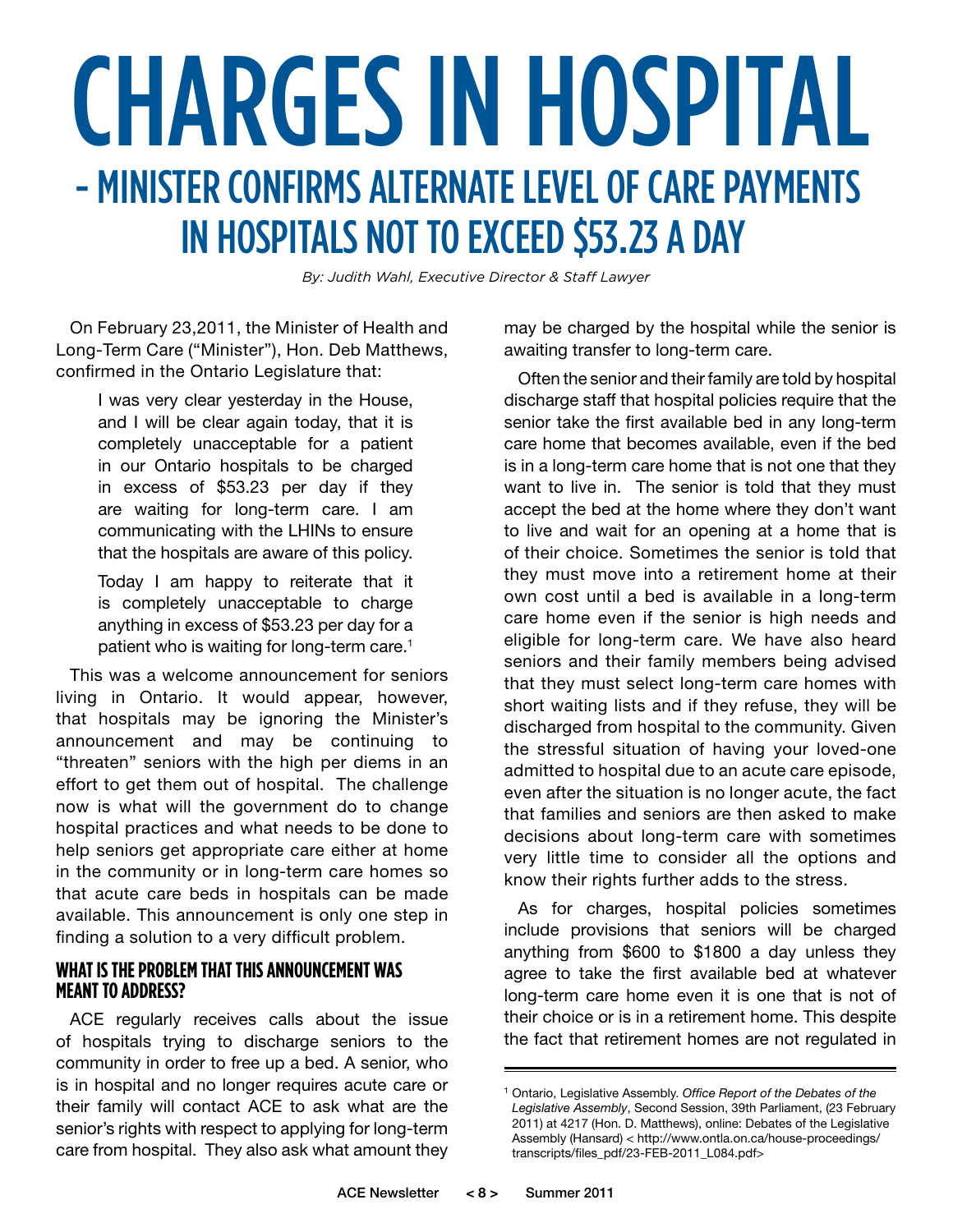the same way as long-term care homes but are, instead, rental accommodations in which a person may pay for private health care.

ACE's position is that these terms in hospital policies requiring seniors to take the first available bed not of their choosing and the high per diem charges are not enforceable by the hospital and do not comply with the applicable legislation. Just what is the applicable law? The following is a brief summary to put the Minister's remarks in context. A detailed paper on these issues is available on the ACE website at http://www.acelaw.ca.

The legislation is clear that anyone that is eligible for long-term care home placement has the right to choose to apply to up to five longterm care homes. They can choose whatever homes they wish to move into and the hospital discharge planner cannot require the person to choose only places with short waiting lists. They also cannot require the person to move to a home with immediate availability unless the person him or herself consents to that admission.

Hospital policies cannot require the person to move into a retirement home if he or she is eligible for and is awaiting admission to long-term care. A person may CHOOSE voluntarily to do that, but the hospital policies cannot require it. This is important because retirement homes are in fact rental accommodations and are not health care facilities. The fees for retirement homes are set by the market and increases are regulated only under the *Residential Tenancies Act*. Seniors who agree to move into a retirement home must pay rent and landlords of some retirement homes do make health care services available at a cost. People pay out-of-pocket for these services because they are not covered by provincial health insurance. In contrast, the maximum rates for accommodation fees in long-term care homes are regulated by the Ministry of Health and Long-Term Care. Health services are funded through the public health insurance and the individuals then are not charged for insured health care.

If a patient no longer needs acute care, the hospital may charge a per diem as set out in the *Health Insurance Act*. At present that charge is \$53.23 a day. The actual rate charged may in fact be less because this rate is subject to a rate reduction that is related to the patient's income and need to support dependents, if any. This rate

also would apply only if the patient is declared to be "alternative level of care" (ALC). Should the patient still require acute care, psychiatric care, or palliative care, however, the hospital cannot charge this daily rate.

So, what has happened since the Minister made these statements in the legislature? A Memo dated February 23, 2011, was sent to all LHIN CEOS from Ruth Hawkins, Assistant Deputy Minister, that reiterates the point the Minister made and describes the law in respect to discharge, similar to what is described above. The Memo is.available on the ACE website at www.acelaw.ca. The Memo was copied to all the Community Care Access Centre (CCAC) CEOs as well as to Mr.Tom Closson, President and CEO of the Ontario Hospital Association.

Have hospitals changed their policies in light of the Minister's statements? ACE will be doing a research project this summer, asking this question of all hospital and CCAC CEOs in Ontario. Since February, 2011, ACE continues to receive telephone calls from seniors and their family members complaining about hospital practices and policies around discharge and fees. Little if anything seems to have changed in practice. ACE sent a further letter to the Minister and the Assistant Deputy Minister in March and is still waiting a response. ACE is also preparing additional information for the Ministry with further examples of hospital policies that have not changed. Some CCACs appear to be going along with hospital policies that do not comply with the legislation.

ACE will continue advocating for change to hospital policies and practices as well as for options in home care and long-term care to help seniors move out of hospital and back home. This can only be done, however, if seniors get enough supports to meet their needs. For those seniors who cannot return home, the only option may be to go to a long-term care home of their choosing where they can receive the appropriate one that is of their choosing. Regardless of what seniors choose, however, what is of the utmost importance is that the health care system supports them in the best way possible to ensure that they can age with dignity, that their rights are respected, and that their quality of life improves.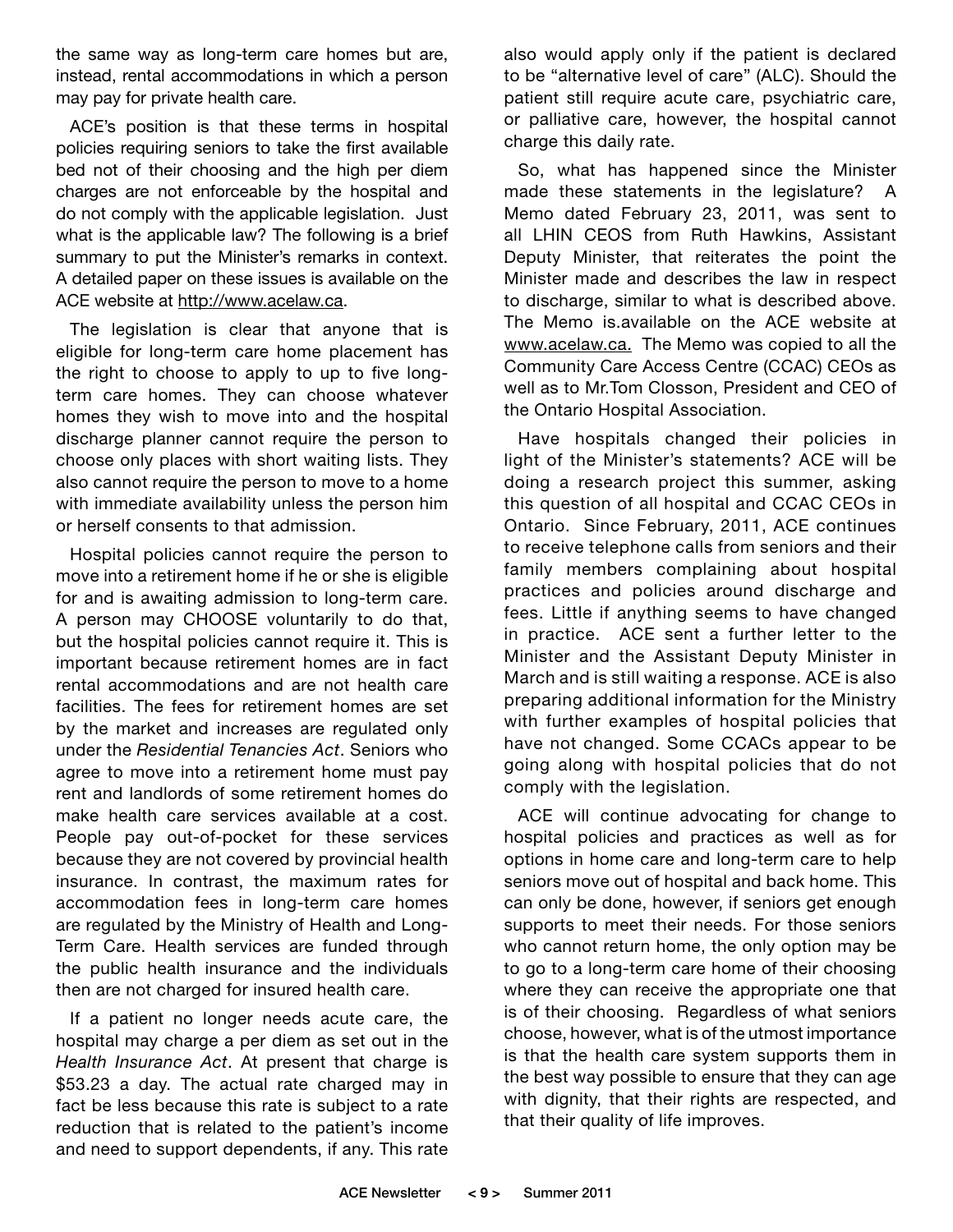### IMPORTANT CHANGES TO THE LONG-TERM CARE HOMES ACT - SPOUSAL REUNIFICATION

*By: Judith Wahl, Executive Director & Staff Lawyer*

A recent announcement by the Ministry of Health and Long-Term Care ("Ministry") has eased concerns of older spouses that they might be separated from each other if both needed longterm care but were unable to find a basic room that would accommodate them in a home of their choosing if they could not afford the cost of semiprivate accommodation. This was a welcome and much needed announcement for many seniors in this situation.

When older couples apply to move into a longterm care home, most want to continue living in the same long-term care home and to share a room together. This is easier said than done due to the high demand for long-term care spaces as well as the fact that both spouses in a couple may not need to go into long-term care at the same time. With the proclamation of the *Long-Term Care Homes Act,* 20071 (*LTCHA*) on July 1, 2010, an additional barrier was placed in the way of spousal reunification if the couple were low-income.

To assist spouses in being reunited at the same long-term care home, a number of years ago a "spousal reunification" category was included in the waiting list regulations which gave spouses priority over other people for admission into the same home.

Crisis placement – where a person requires immediate admission into long-term care when a person needed such as a result of a crisis – was and continues to be the highest priority category for admission. Spousal reunification was also given a higher priority than most other admissions under the old system. Under the new *LTCHA*, spousal reunification continues to be recognized as a priority, but with important changes.

When a person is eligible for admission to a long-term care home, their spouse is also eligible, as long as they are over the age of 18, are an insured person under the *Health Insurance Act*, and their care needs can be met by the longterm care home.<sup>2</sup> This means that the spouse does not have to any health care requirements in order to be admitted to a long-term care home.

Under the previous legislation, spouses always had priority admission status under the spousal reunification regulations, no matter whether they had care needs or not.<sup>3</sup> This created several problems: (1) spouses with no care needs were being placed before applicants whose needs could not be met in the community; and (2) spouses were applying for long-term care with no intention of actually being admitted for the sole purpose of bumping their spouse into a higher priority category for admission.

Under the new regulations, the spousal reunification category has been amended. Now there is no priority for spouses **prior** to the admission of one of them, putting both married and single applicants onto an even playing field. Once one of the spouses is admitted, the second spouse is then moved into the spouse/partner reunification, but **only** if they have care needs requiring admission to a long-term care home.<sup>4</sup> Spouses/partners who do not themselves have care needs can still be admitted, but would be placed into the lowest priority category.

The second change, which was identified as a significant barrier to spousal reunification, related to the accommodation charges for spouses sharing a room. Prior to July 1, 2010, if two spouses were low-income and could not afford to pay for semiprivate accommodation in order to be able share a room they could apply for a rate reduction and if they qualified, the Ministry provided funding to long-term care homes to cover the difference in cost between

<sup>1</sup> S.O. 2007, c.8.

<sup>2</sup> O.Reg. 79/10, s. 157.

<sup>3</sup> See for example, R.R.O. 1990, Reg. 832, s. 143.1 and 145.

<sup>4</sup> O.Reg. 79/10, s. 172.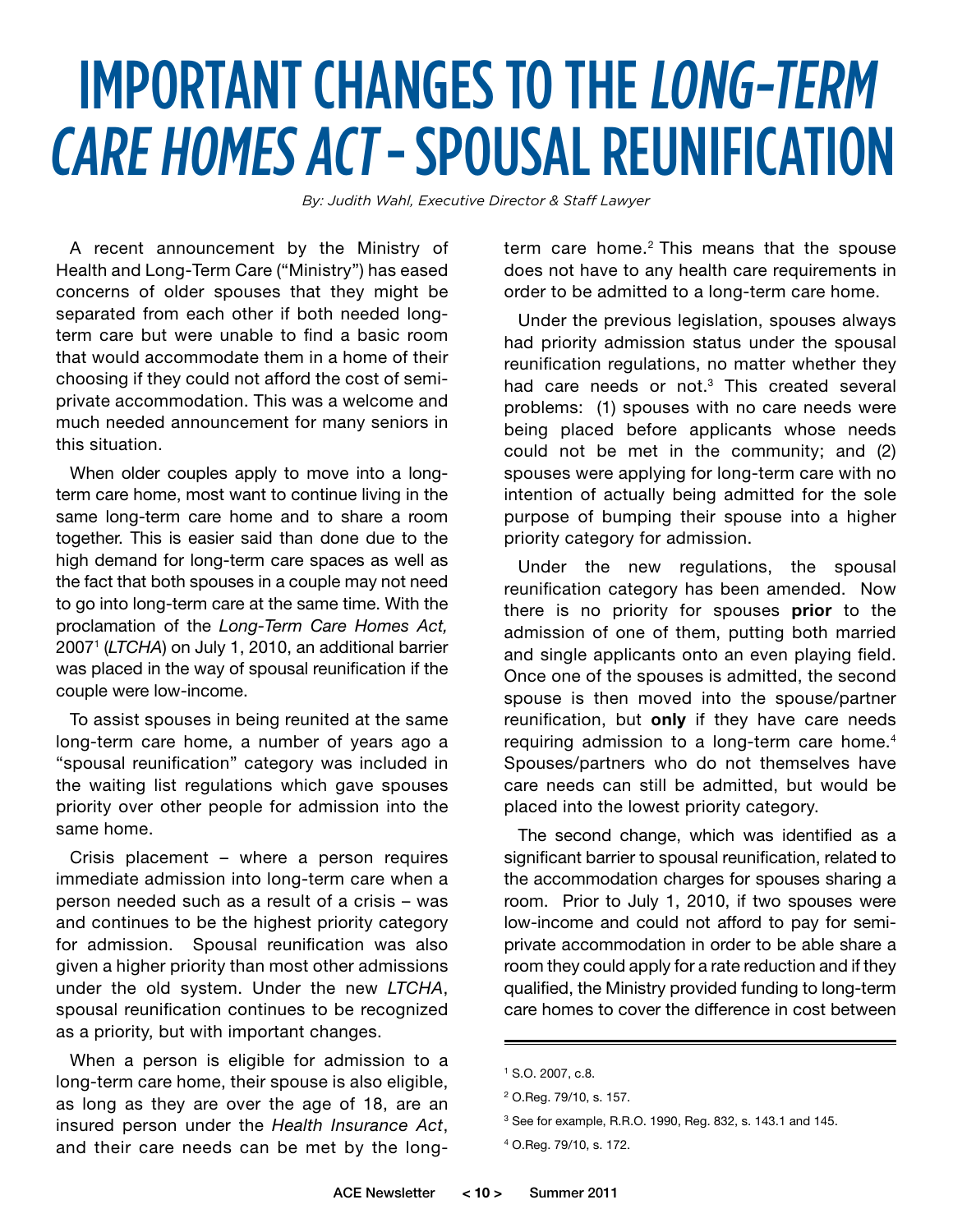the semi-private and basic accommodation at the applicable reduced rate. This then permitted spouses to pay the basic rate and apply for a rate reduction, if their individual incomes made them eligible, while occupying a semi-private room so that they could be reunited.

The effect of the system under the new *LTCHA* post-July 1, 2010, was that the Ministry was no longer going to provide the supplemental funding to long-term care homes to make up the difference between semi-private charges and basic accommodation and rate reduced charges. Lowincome spouses were then only able to afford to share a room together at a basic or rate reduced rate if the room design of the long-term care home where they wished to live had basic rooms that were double occupancy. While this was the case in newer homes, most basic accommodation room designs in older homes required four occupants to share a room, which made it impossible for lowincome spouses to be reunited in a basic rate room with rate reduced charges. This meant that lowincome spouses would not be able to be reunited and share a room in many long-term care homes around the province. At best, the spouses could end up in the same long-term care home if both needed long-term care, but might never be able to share a room again.

This was a concern to many seniors and their families. They raised their concerns with the Minister of Health and Long-Term Care and their local MPPs. Their efforts were acknowledged when on April 18, 2011, Minister Deb Matthews committed to change the rules to again make it easier for spouses who wanted to share the same room in a long-term care home by not requiring them to pay a premium to do so. On May 4th, 2011, the government approved amendments to the *LTCHA* regulations to remove the semi-private room premium for spouses occupying the same room. The basic co-payment amount as set in the regulations will now apply. Spouses residing in these rooms who are eligible could apply for a rate reduction if their incomes are insufficient to pay the full basic accommodation amount. The changes are retroactive to April 1st, 2011.

The Ministry is also implementing changes to the application funding rules for long-term care homes in order to offset the resulting decreases in home revenue.



However, there still exists an issue in that while the spousal reunification rules and the rate reduction make it easier for spouses/partners to reside together, it does not guarantee it. Usually a double occupancy room is not available when the couple is admitted to the home, so they must wait to transfer. There is no regulation that requires the home to make room for them. In older homes, where the spouses are admitted to four-bed accommodation, it may take a very long time for both beds in a double room to become available.

Credit should go to both the seniors and their families and the others that advocated for these changes as well as to the Ministry of Health and Long-Term Care for listening and responding so that spouses can continue living together upon moving to a long-term care home.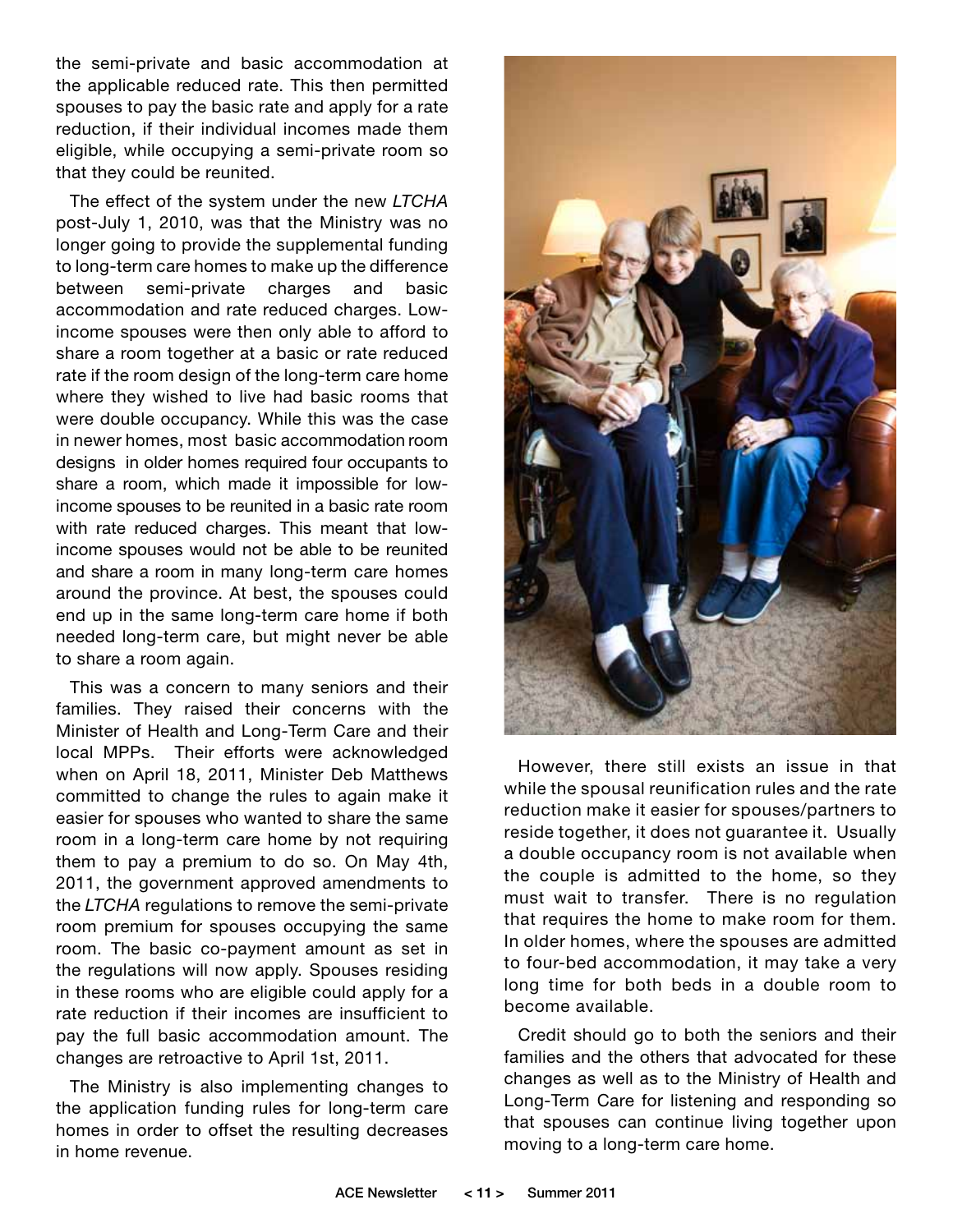# ALBERTA V. ELDER ADVOCATES OF ALBERTA SOCIETY

*By: Graham Webb, Staff Litigation Lawyer*

In May 2011 the Supreme Court of Canada ("Court") decided that a class-action lawsuit claiming that Alberta long-term care residents have been chronically overcharged for their meals and accommodations may proceed to trial. In *Alberta v. Elder Advocates of Alberta Society*<sup>1</sup> *("Elder Advocates")*, a full nine-member panel of the Court dismissed claims for breach of trust, negligence and bad faith in the performance of duty brought against the Province of Alberta ("Province"). However, it allowed the claim to proceed as a class action for restitution based on the doctrine of unjust enrichment, and for damages as remedy for an alleged breach of the equality guarantee in the *Canadian Charter of Rights and Freedoms*.

#### **Chargesfor Mealsand Accommodationsin Long-Term Care Homes**

Under the *Canada Health Act*,<sup>2</sup> provinces are generally not allowed to impose user fees for access to insured health care services offered by provincial health insurance plans. Should a province impose such fees there is a risk that they may disqualify themselves to receive contributions from the federal government for health care expenditures. As an exception to the general rule, provincial health insurance plans can impose user-fees for meals and accommodation provided to persons who require chronic care and are more or less permanently resident in a hospital or long-term care home. $3$ 

As a result of this rule, long-term care residents in Ontario, as well as in Alberta and most other provinces, routinely pay a monthly charge or "copayment" that is intended to reflect the costs of their meals and accommodation. These charges are informally called "hotel costs". They are not intended to include the cost of insured health services, which under the *Canada Health Act*, should be fully paid under the provincial health insurance plan.

In Alberta, as in Ontario, the resident copayment for meals and accommodation is set by the provincial government, and is collected by the long-term care home directly from the resident. In this way, the long-term care home has at least two separate sources of funding: one from the provincial health insurance plan for insured health care services, and the other from its residents to cover their meals and accommodation.

#### **Chargesthat Exceed the Costs of Mealsand Accommodation**

The Elder Advocates of Alberta Society and Mr. James O. Darwish representing the Estate of Johanna H. Darwish ("Respondents") alleged that the Province was imposing charges on long-term care home residents that far exceeded the actual costs of the meals and accommodation provided to them. In *Elder Advocates*, the Court heard that a representative claimant, Mr. James Darwish, discovered the alleged overpayments which led to the legal action as follows:

Mr. Darwish was his mother's guardian and trustee when she lived in a LTCF [long-term care home]; he is now her executor. When preparing her income tax returns, he was advised by the local Regional Health Authority [which administered and operated Alberta's health care regime] that approximately two-thirds of the monthly accommodation charge his mother had been paying was for a "care component". He concluded the remaining one-third had been allotted for accommodation and meals. Mr. Darwish contends that the allocation for

<sup>1</sup> 2011 SCC 24.

<sup>2</sup> *Canada Health Act,* R.S.C. 1985, c. C-6.

<sup>3</sup> *Ibid*. at para. 8, citing *Canada Health Act*, s. 19(2).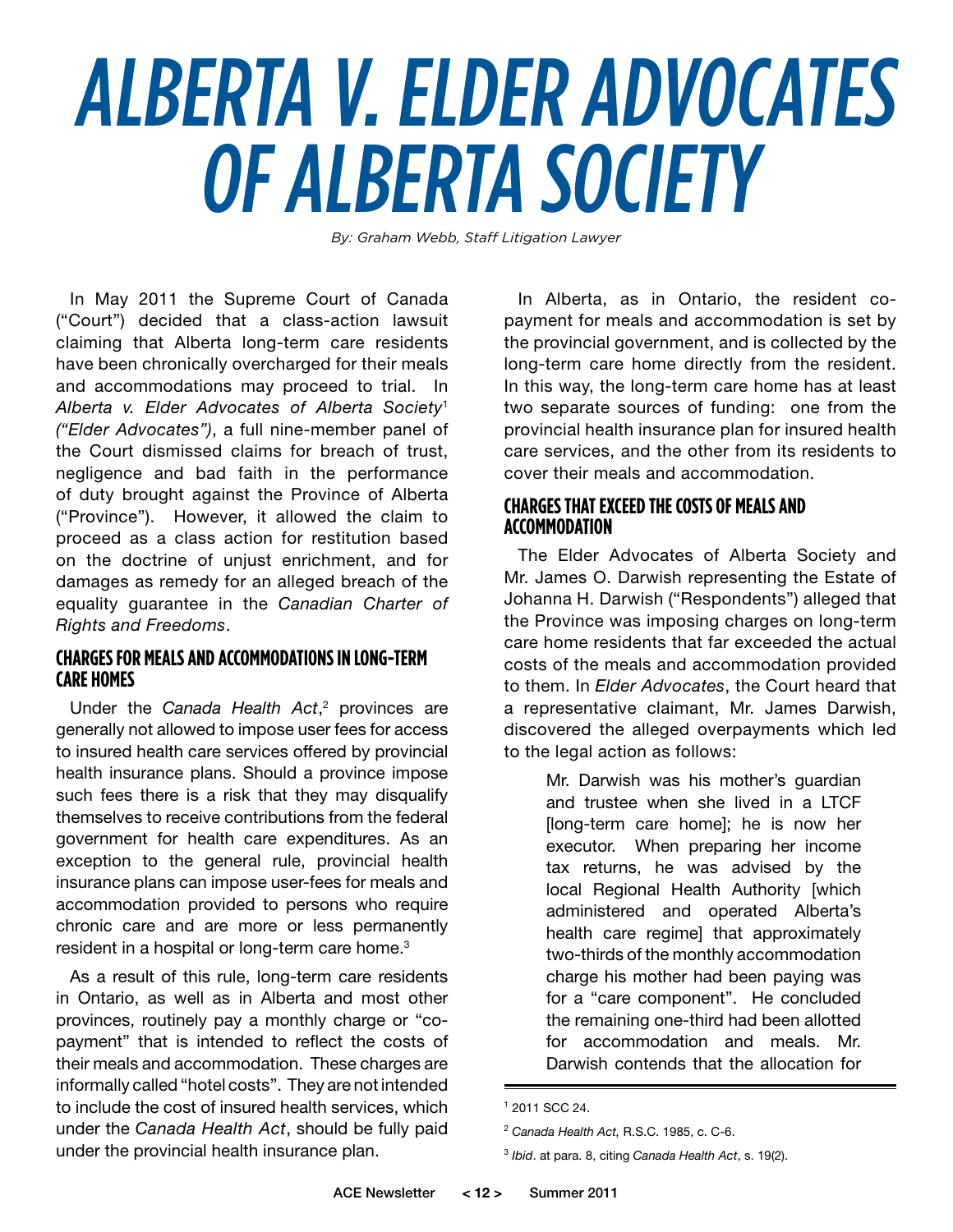

accommodation and meals that residents must pay is more than required, and in effect requires residents to subsidize medical care costs that are entirely the responsibility of the Province, and for which Alberta is not entitled to charge residents under the legislative scheme. Together with the Elder Advocates, he commenced an action to recover the amount of the overpayment.<sup>4</sup>

Matters were further exacerbated when, instead of reducing the residents' co-payments to bring them more into line with the actual hotel costs, the Province increased them. The Court states that:

> On August 1, 2003, Alberta's Minister of Health and Wellness . . . raised the maximum accommodation charge payable by residents of the province's nursing homes and auxiliary hospitals. The plaintiff's contention is that the Minister increased the permissible charge even though he was aware of a "past practice" on the part of [long-term care homes] to apply the accommodation fees "to subsidize health care and off set care funding", and that, despite this knowledge, the Province instructed operators to charge the maximum allowable.<sup>5</sup>

The Elder Advocates claim in their class-action lawsuit that the Province should compensate longterm care residents for the alleged overpayment of their long-term care fees.

#### **Fiduciary Duties**

The Respondents claimed that the Province breached a fiduciary duty to act in the best interests of its vulnerable long-term care residents by overcharging them for meals and accommodation. While the Respondents were unsuccessful in arguing before the Court that the Province both breached its fiduciary duty to the elderly residents of Alberta's long-term care homes and were negligent, the decision examines the issue of whether fiduciary duty arises within the governmental context such as that in this case. Specifically, the Court provides some direction with respect to the circumstances under which the actions of government may be subject to an *ad hoc* fiduciary duty.

A "fiduciary duty" is an obligation of trust imposed by law to act in the best interest of another person. A fiduciary duty is easy to recognize in

<sup>4</sup> *Ibid,* at para. 13.

<sup>5</sup> *Elder Advocates, supra* note 1 at para. 14.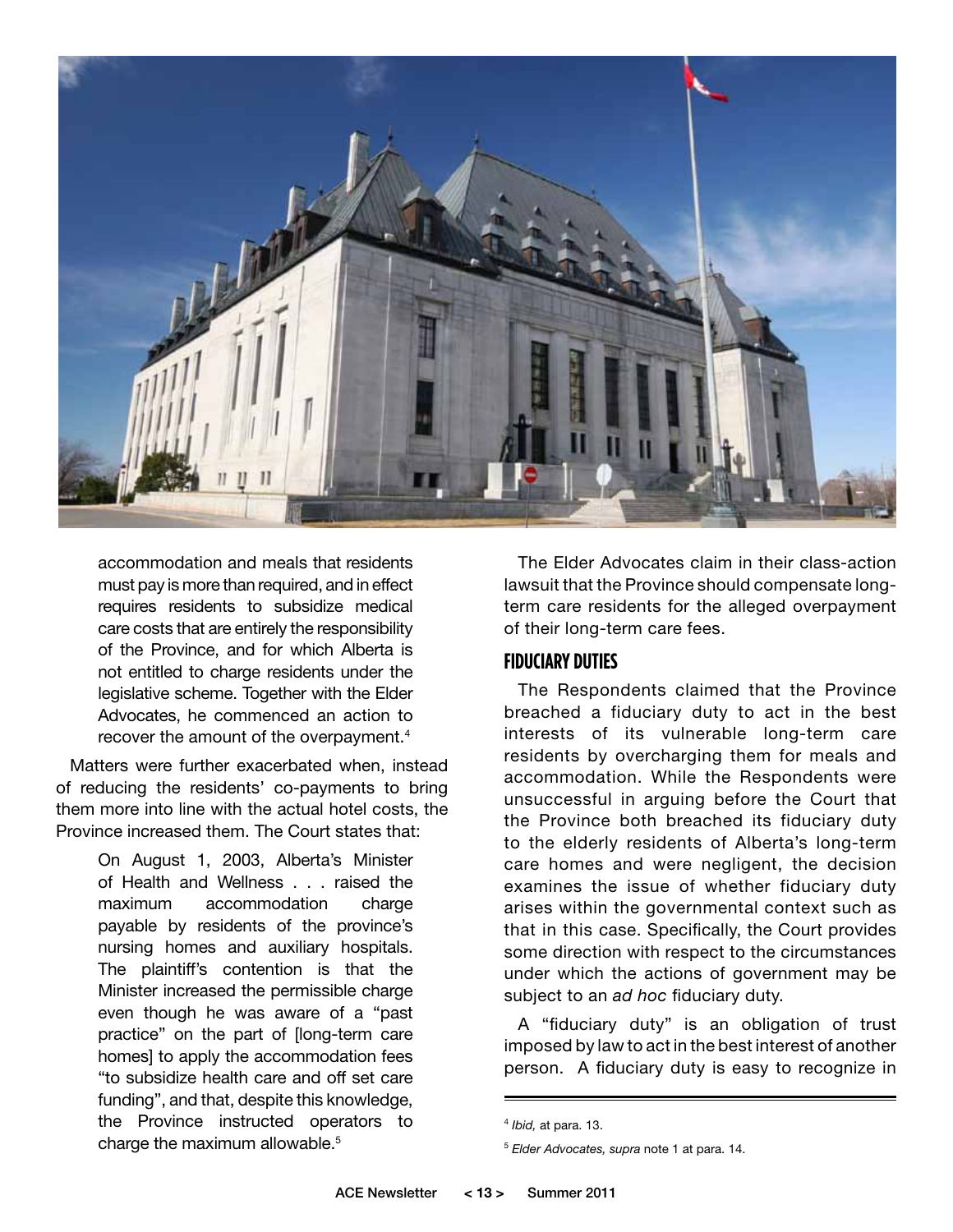well established and clearly defined relationships such as a trustee and the beneficiary of a trust; an executor and the beneficiary of an estate; a lawyer, accountant or other professional person and his or her client; and a parent or guardian and a child. However, a fiduciary duty may also exist in other novel or unusual circumstances on an *ad hoc* basis (i.e. the duty arises due to the situation). It can be difficult to determine when an *ad hoc* fiduciary duty might exist.

#### **Ad Hoc Fiduciary Duties**

In *Elder Advocates*, the Court found that in addition to the traditional and well established fiduciary relationships, an *ad hoc* fiduciary relationship may exist where the claimant can show the following facts:

> (1) an undertaking by the alleged fiduciary to act in the best interests of the alleged beneficiary or beneficiaries; (2) a defined person or class of persons vulnerable to a fiduciary's control (the beneficiary or beneficiaries); and (3) a legal or substantial interest of the beneficiary or beneficiaries that stand to be adversely affected by the alleged fiduciary's exercise of discretion or control.<sup>6</sup>

The Court did not find that the facts before it in *Elder Advocates* were enough to show that there was an *ad hoc* fiduciary duty owed by the Province to the elderly residents in long-term care homes. The Court went further to state that an *ad hoc* fiduciary would seldom if ever be imposed on government acting within its legislative or public law function. In reaching that conclusion, it decided that ". . . the same broad principles apply to private actors and governments, though they play out differently where the alleged fiduciary is a public authority."7 It did find that while long-term care residents are a vulnerable population, this characteristic alone was not enough to ground a fiduciary obligation.8

#### AN UNDERTAKING TO ACT IN THE BENEFICIARY'S INTEREST

The Court found at paragraph 48 of its decision:

In sum, while it is not impossible to meet the requirement of an undertaking [to act in the person's best interest] by a government actor, it will be rare…It [the necessary undertaking] may also be met where the relationship is akin to one where a fiduciary duty has been recognized on private actors. But a general obligation to the public or sectors of the public cannot meet the requirement of an undertaking.<sup>9</sup>

Citing earlier case law, the Court found that ". . . imposing such a burden on the Crown is inherently at odds with its duty to act in the best interests of society as a whole, and its obligation to spread limited resources among competing groups with equally valid claims to its assistance."10 In general, the Court was sceptical that such a duty of undivided loyalty to one vulnerable group could easily arise, stating ". . . the circumstances in which this will occur are few. The Crown's broad responsibility to act in the public interest means that situations where it is shown to owe a duty of loyalty to a particular person or group will be rare."11

On this point, the Court concluded that there was no undertaking by the Province to act with undivided loyalty in the best interests of its vulnerable long-term care residents.12 For that reason alone a fiduciary duty does not exist, and a claim for breach of trust could not succeed.

#### **A Defined Person or Class of Persons**

The Court also felt that it would be difficult in most cases brought against a governmental authority for a claimant to prove the second element of an *ad hoc* fiduciary duty; that being ". . . a defined person or class of persons vulnerable to the fiduciary's exercise of discretionary power."<sup>13</sup> The Court felt that generally, the government must act in the interest of all citizens in the performance of its public duties but it is entitled to make distinctions between different groups in imposing burden or providing benefits, subject to the equality section of the *Charter of Rights and Freedoms*. 14 While it could be possible to meet

- 8 *Ibid,* at para. 57.
- 9 *Ibid,* at para. 48.
- <sup>10</sup> *Ibid,* at para. 44, citing *Sagharian (Litigation Guardian of) v. Ontario(Minister of Education),* 2008 ONCA 411.
- <sup>11</sup> *Ibid,* at para. 44, citing *Harris v. Canada,* 2001 FCT 1408.
- <sup>12</sup> *Ibid,* at para. 58.
- <sup>13</sup> *Ibid,* at para. 49.
- <sup>14</sup> *Ibid,* at para. 49.

<sup>6</sup> *Ibid,* at para. 36 citing *Frame v. Smith,* [1987] 2 S.C.R. 99.

<sup>7</sup> *Ibid,* at para. 26.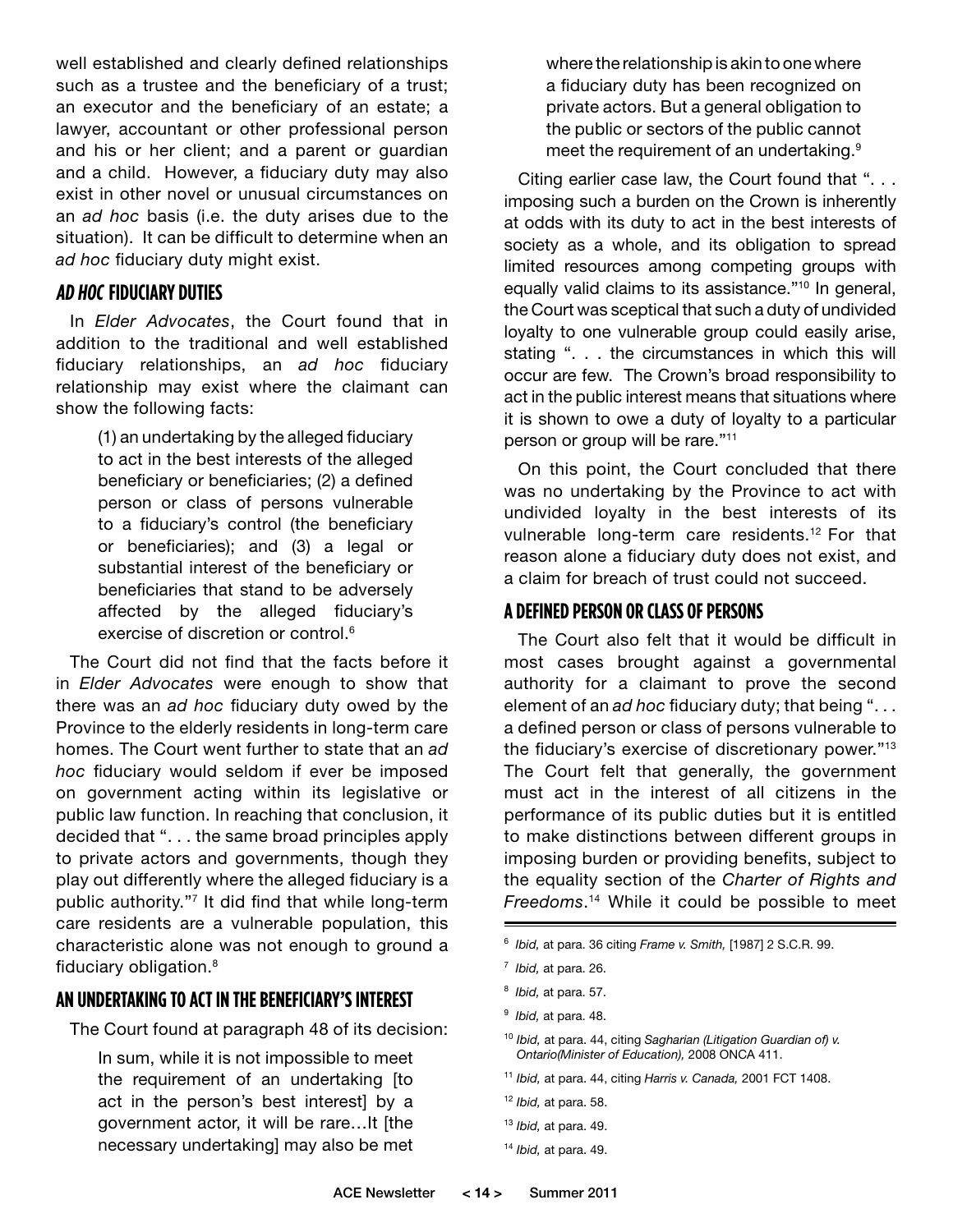the second requirement where the government is acting in a private-law function (such as the trustee of money belonging to a specified trust fund) ". . . Outside of such cases, a specific class of persons to whom the government owes an exclusive duty of loyalty is difficult to posit."15

#### **A Legal or Substantial Interest**

The third element of an *ad hoc* fiduciary relationship is that the claimant must show "a legal or significant practical interest" that is affected by the discretionary power of the alleged fiduciary.16 With respect to government, the Court found that "The interest affected must be a specific *private*  law interest to which the person has a pre-existing distinct and complete legal entitlement . . . [such as] property rights, interests akin to property rights, and the type of fundamental human or personal interest that is implicated when the state assumes guardianship of a child or incompetent person."17 In addition, the Court found that "the interest must not be contingent on future government action."18 In short, the Court found unequivocally that the specific interests that are potentially the subject of a fiduciary duty on the part of government are limited to private law interests that exist independently of the public law functions of government.

#### **Legislative Functions of Government**

Finally, the Court held that the setting of long-term care rates is a legislative function of government. According to the decision "Where the government acts in the exercise of its legislative functions, courts have consistently held that a fiduciary duty does not arise."19

#### **Claimsfor Restitution**

Despite the dismissal of the claim for breach of fiduciary duty by the Respondents, the Court confirmed in its judgment that a claim for restitution based on the doctrine of unjust enrichment may proceed based on the following three elements: (i) an enrichment of the defendant [the Province]; (ii) a corresponding deprivation of the plaintiff; and (iii) an absence of juristic reason for the enrichment.20 It found that the application of these principles "is a matter of some subtlety",<sup>21</sup> and without predicting whether or not the claim would eventually succeed, found that it should be allowed to proceed to trial because it is one that is capable of success.<sup>22</sup>

In examining the three elements of a claim for unjust enrichment, there is little doubt that if the claimants were overcharged for long-term care fees there would be an enrichment of the Province and a corresponding monetary deprivation of the long-term care residents. The more difficult question is whether the authorization of these charges under provincial legislation is sufficient "juristic reason", or legal cause, for the enrichment and corresponding deprivation.

The Court found that in law it is possible for courts to award restitution against governmental authorities for taxes and other charges paid under statutes later found to be constitutionally invalid.23 Furthermore, it held that compensation as a *Charter* remedy could conceivably follow where one of the claims made is that the regulation setting long-term care rates is itself constitutionally invalid under the *Charter*. 24

The principles of restitution are fundamentally important to older adults as the basis of legal claims made by them in a wide range of contexts, and it is encouraging that the Elder Advocates claim may proceed to trial on that basis. One hopes that if it can be proven on a balance of probabilities that the amounts charged for meals and accommodations far exceeded their actual costs, that restitution would be available in the amount of the overpayments. Surely, the costs of meals and accommodation and the long-term care residents' co-payment should have a factual correspondence that withstands a high degree of scrutiny.

The success of this class-action lawsuit is of ongoing interest to all long-term care residents and other older adults.

<sup>15</sup> *Ibid,* at para. 49.

<sup>16</sup> *Ibid,* at para. 51.

<sup>17</sup> *Ibid,* at para. 51.

<sup>18</sup> *Ibid,* at para. 62.

<sup>19</sup> *Ibid,* at para. 62. citing *Guerin v. The Queen,* [1984] 2 S.C.R. 335 and *Wewaykum Indian Band v. Canada*, 2002 SCC 79.

<sup>20</sup> *Ibid,* at para. 82, citing *Garland v. Consumers' Gas Co.,* 2004 SCC 25.

<sup>21</sup> *Ibid,* at para. 84, citing Maddaugh, P.D. and McCamus, J.D., *The*  Law of Restitution at p. 22-1.<sup>22</sup> Ibid, at para. 49.

<sup>22</sup> *Ibid,* at para. 95.

<sup>23</sup> *Ibid,* at para. 86-91.

<sup>24</sup> *Ibid,* at para. 92.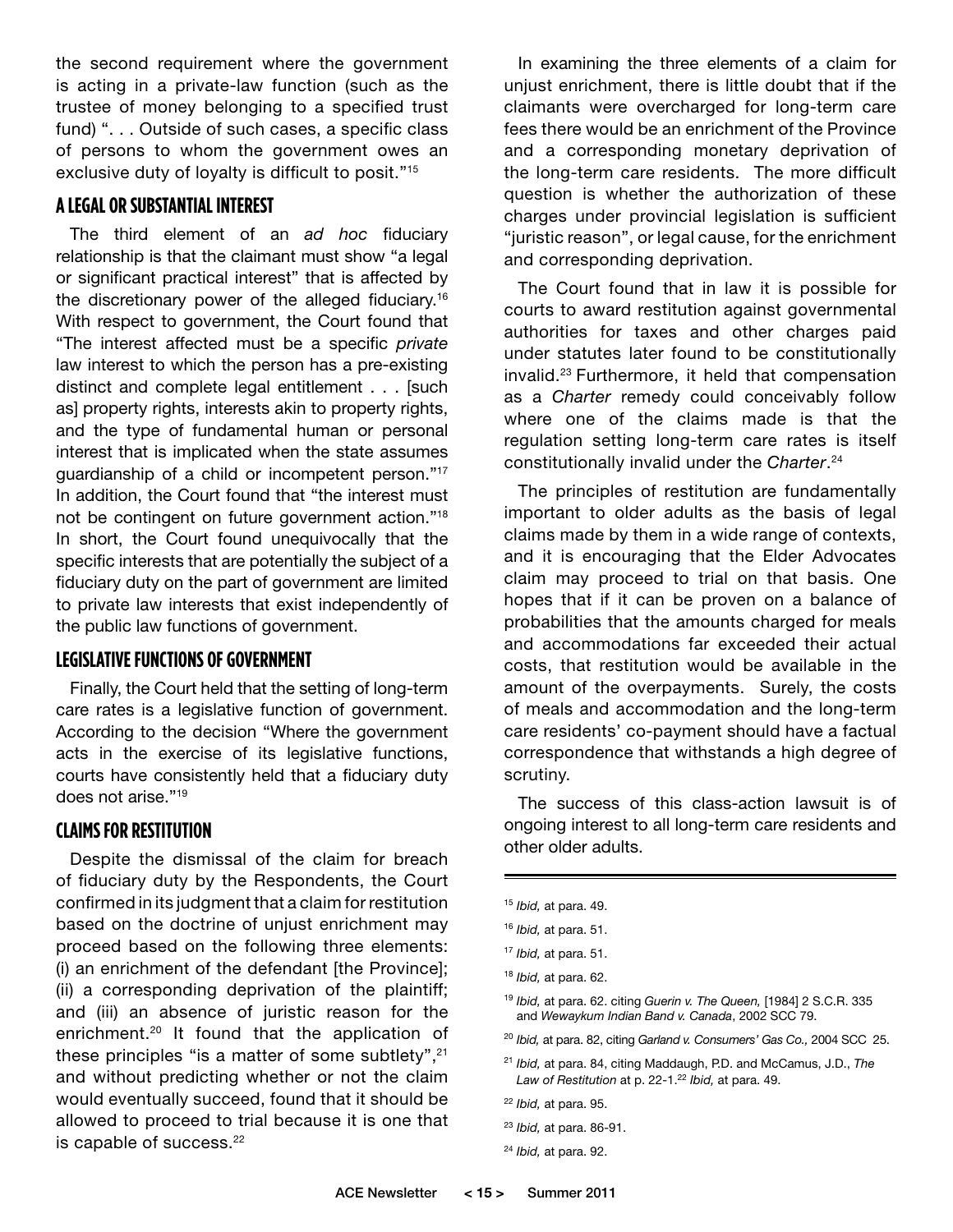# DEALING WITH COLLECTION AGENCIES

*By: Rita Chrolavicius, Staff Lawyer*

In Ontario, collection agencies have to follow certain rules that are set out in the *Collection Agencies Act* and Regulations.

The Regulation provides that if a debtor sends a registered letter to a collection agency stating that the debtor disputes the debt and suggests that the matter be taken to court, the collection agency shall not thereafter contact or attempt to contact the debtor, unless the debtor consents to the contact.

If a debtor does not intend to pay the debt and if the debtor is insolvent and receives only income which is exempt from garnishment, such as pension income or social assistance payments, it may be a good idea to notify the collection agency of this fact in writing and to provide evidence of this. Collection agencies are generally reluctant to spend money to file a court action when they know that they will not be able to collect on a judgment.

Collection agencies are not permitted to contact the debtor's spouse, relatives, friends, neighbours or acquaintances, except for the purpose of obtaining the debtor's home address and telephone number if the collection agency does not already have this information.

Collection agencies are not permitted to contact the debtor's employer unless the contact occurs once only, and is for the sole purpose of confirming the debtor's employment, the debtor's business title and the debtor's business address. Collection agencies can contact a debtor's employer in order to enforce a court judgment.

If a collection agency contacts a person and the person is not the debtor they are seeking, the person should inform the collection agency that they are not the individual and ask the agency not to contact them again.

The Regulation also contains rules about when collection agencies can call, how often they can call, and the types of written notice that they must provide to the debtor.

Collection agencies are prohibited from giving false or misleading information or from making misrepresentations. They are not allowed to use threatening, profane, intimidating or course language. Collection agents cannot use excessive, undue or unreasonable pressure, or to otherwise communicate in such a manner and with such frequency as to constitute harassment.

It is quite appropriate for a debtor to try to negotiate a reduction in the amount of the debt owed or the amount of the interest charged on the debt. Any reduction agreed upon should be confirmed in writing.

In Ontario, the limitation period for starting a court action to collect a debt is two years from the last payment or the last acknowledgement of the debt. If a limitation period is approaching, consider getting legal advice. Once the limitation period has expired, the debt does not disappear. The debt can be revived if an individual makes another payment on the debt or acknowledges the debt. There have been cases where banks who were owed money years ago seized new deposits made by individuals to offset the old, outstanding debt. One alternative to ignoring a debt is to consult with a trustee in bankruptcy about undergoing bankruptcy proceedings. You should find out from a trustee in bankruptcy what all the implications will be if you decide to pursue such proceedings.

Individuals with complaints about collection agencies can contact the Consumer Protection Branch as follows:

#### **E-mail:**

consumer@ontario.ca

#### **Phone:**

Toll-free: 1-800-889-9768 In Toronto: 416-326-8800 TTY: 416-229-6086 or 1-877-666-6545 Fax: 416-326-8665

#### **Mail:**

Ministry of Consumer Services Consumer Protection Branch 5775 Yonge Street, Suite 1500 Toronto, ON M7A 2E5 (Walk-in service is also available)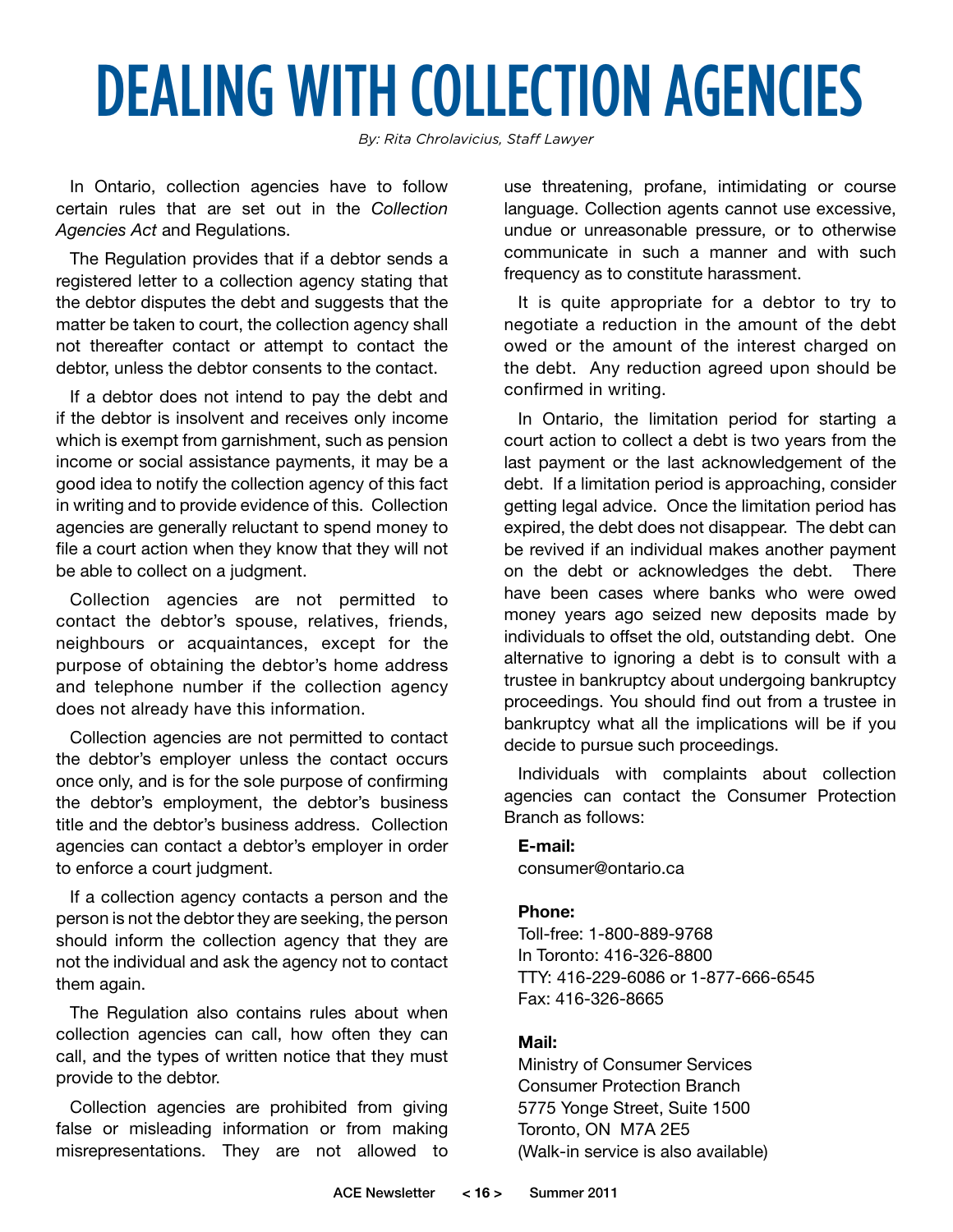# NEWS AND ANNOUNCEMENTS

#### **UPDATE ON THE RETIREMENT HOMES ACT: Immediate Protection Measuresin Effect**

On May 17, 2011, the Ontario government put into effect limited portions of the new *Retirement Homes Act,* 2010 (*RHA*) and its regulations giving effect to certain Immediate Protection Measures.

For seniors living in retirement homes across Ontario, this means that anyone who suspects harm or a risk of harm to a retirement home resident, resulting from abuse, neglect, improper care or unlawful conduct, must report their suspicion to the Registrar of the Retirement Homes Regulatory Authority ("Authority"). The government has announced that reporting of abuse can be made to the Complaints Response and Information Service (CRIS line) at 1-800-361- 7254. CRIS line staff is then required to report the suspected abuse to the Authority for action.

The CRIS line is funded by the Ontario government but is operated by the Ontario Retirement Community Association (ORCA) – the trade association for some retirement home operators in Ontario. CRIS line operators, who are employees of ORCA, will be in charge of triaging calls and have the discretion to determine which ones will be redirected to the Authority for immediate action. Those matters not reported to the Authority will be handled by CRIS staff.

ACE has questions and concerns about this arrangement. The *RHA* requires that reports of abuse, improper or incompetent treatment or care, unlawful conduct resulting in harm or risk of harm, or misuse or misappropriate of a resident's money shall be immediately reported to the Registrar. By requiring reporting under the Immediate Protection Measures to the CRIS line instead of reporting directly to the Registrar, ACE

is concerned that the perception of the Authority's objectiveness will be compromised. Should the CRIS line eventually become a branch or department of the Authority, this will make it even more difficult to view the Authority as separate and apart from the retirement home industry.

As part of the government's Immediate Protection Measures, all retirement home operators are required to post an Authority approved sign with the CRIS line telephone number in a visible and accessible location and extending the hours of the CRIS line to 8:00 am to 8:00 PM.

Keep in mind that while the sections of the *RHA* and regulations relating to mandatory reporting of abuse and neglect have been proclaimed, the remainder of the *RHA* and regulations is not yet in effect. As it stands, the Authority can receive reports of abuse or risk of harm from the CRIS line and is required to send out an inspector. However, because the bulk of the *RHA* and its regulations have not been fully proclaimed, the Authority is unable to take any action as those provisions of the legislation are not yet in force.

In April 2011, ACE made submissions to the Ontario Seniors' Secretariat concerning the proposed initial draft regulations to the *RHA*, which can be found on our website. The final version of the first phase of the regulations have been filed and are available online, but they have not taken effect. On May 20, 2011, the Ontario government posted the second phase of proposed regulations under the *RHA*. Interested parties and stakeholders have until June 20, 2011, to provide comments and submissions to these proposed regulations

Stay tuned to ACE's website where we will provide more information as the situation unfolds.

### nine doo r s

9 Davies Avenue, Suite 106 | Toronto ON | M4M 2A6 design + c ommunica tio n Layout and design of the ACE Summer 2011 Newsletter provided by Ninedoors Design + Communication 416.906.2111 | nick@ninedoors.com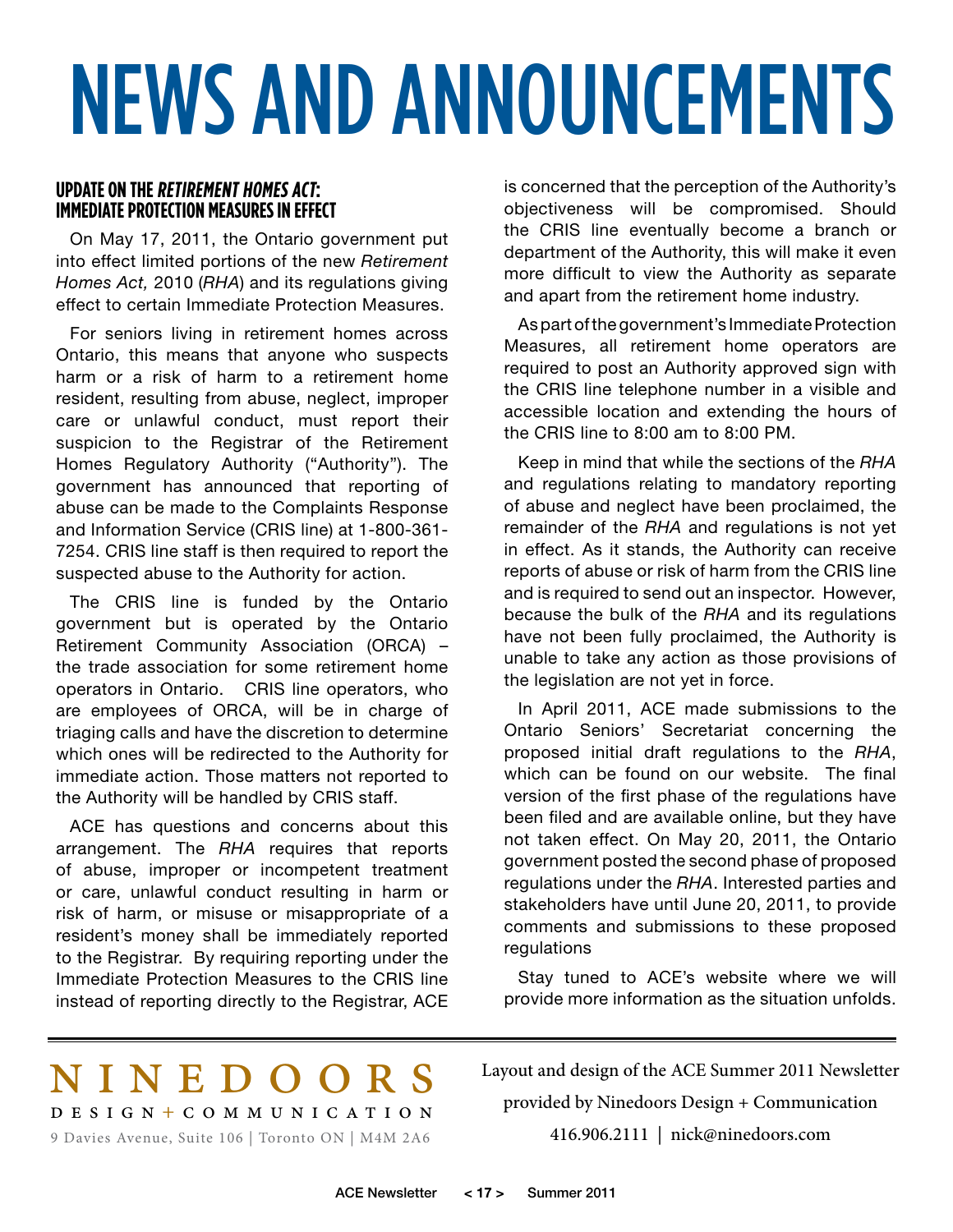#### **NEW MINISTER OF STATE (SENIORS) APPOINTED**

Alice Wong, Member of Parliament for Richmond, BC, was appointed into cabinet as the Minister of State (Seniors) on May 18, 2011, taking over the position previously held by Julian Fantino since January of 2011.

Ms Wong was first elected to the House of Commons on October 14, 2008. She has served as the Parliamentary Secretary for Multiculturalism. Ms Wong is an educator, entrepreneur and active community leader. She holds a PhD in Curriculum and Instruction from the University of British Columbia. Prior to being elected to the House of Commons she worked as the Manager of International Programs at Kwantlen Polytechnic University (formerly Kwantlen University College).

ACE congratulates Ms Wong on her new appointment. We look forward to any future opportunities to work with Ms Wong and her staff on issues of relevance to seniors across Canada.

#### **FIRE SAFETY FOR VULNERABLE RESIDENTS IN ONTARIO: A CONSULTATION**

Four elderly residents died following a fire on January 19, 2009, at the Muskoka Heights Retirement Residence. Six others were critically injured as a result. In December 2010, the Office of the Chief Coroner announced that an inquest will be held into the deaths

of the four elderly residents. No date has been set for the inquest. In ACE's Fall/Winter 2010 newsletter, an article entitled "Fire Safety in Residences for Older Adults" written by Lisa Romano, former staff lawyer at ACE, provided information on fire safety and prevention laws in Ontario.

The law in Ontario currently requires that residential care facilities built after 1997 be equipped with automatic sprinklers. There is, however, no mandatory requirement to retrofit those residences built pre-1997 with automatic sprinklers. There is ample evidence supporting the fact that automatic sprinklers save lives – not only the lives of vulnerable residents such as seniors but lives of fire fighters as well. The Ontario Association of Fire Chiefs continues to advocate for retroactive installation of sprinklers in not only all retirement homes and long-term care homes, but any buildings housing vulnerable residents in Ontario.

ACE provided submissions to the Ministry of Community Safety and Correctional Services in March 2011, as part of their "Consultation on Fire Safety for Vulnerable Residents of Ontario." The submission can be found on the ACE website at <www.acelaw.ca>. We will continue to follow up with the Ministry and the Government of Ontario on this very important issue and report any updates on our website and in future ACE newsletters.

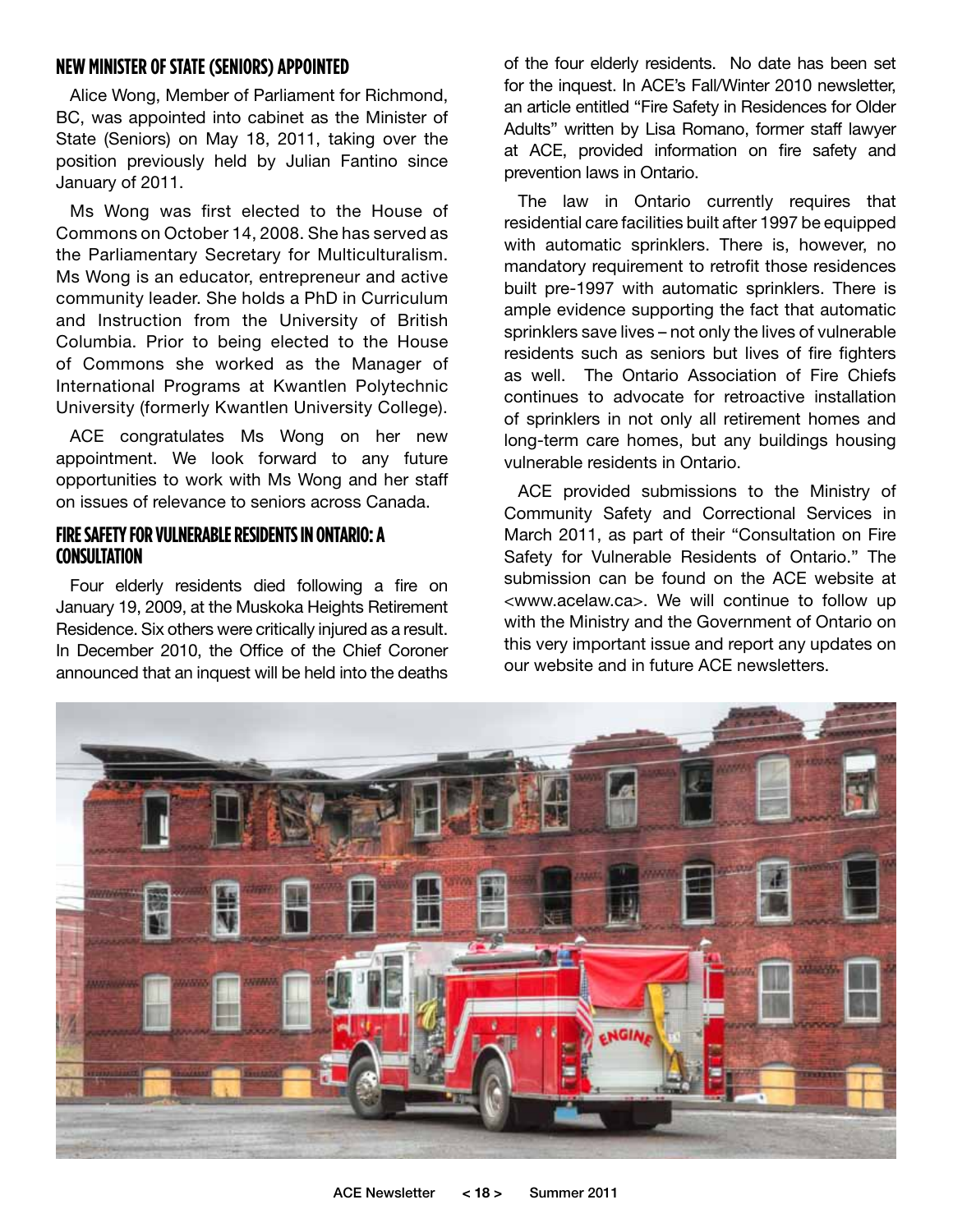

#### **REGISTRY FOR PERSONAL SUPPORT WORKERS**

On May 19, 2011, the Ministry of Health and Long-Term Care ("Ministry") announced that Ontario will create a registry for personal support workers (PSWs) that the Ministry anticipates will be up and running no later than the summer of 2012. PSWs will have the opportunity to sign up with the registry and provide information such as contact details, educational background, years of experience and current employment. The information on the registry would be available to the public and to employers.

The range of support that PSWs provide varies from activities of daily living (assistance with

personal hygiene, light housekeeping, transferring clients between bed and chair) to delegated health procedures. According to the Ministry, of the estimated 90,000 PSWs working in Ontario approximately 57,000 provide care in long-term care homes and 26,000 provide home care through community health agencies.

Further details about how the information will be collected and managed is not yet available. The Ministry has advised that they will be consulting with PSWs, their representatives and stakeholder groups regarding the development of the registry. ACE will provide any additional information on our website as it becomes available.